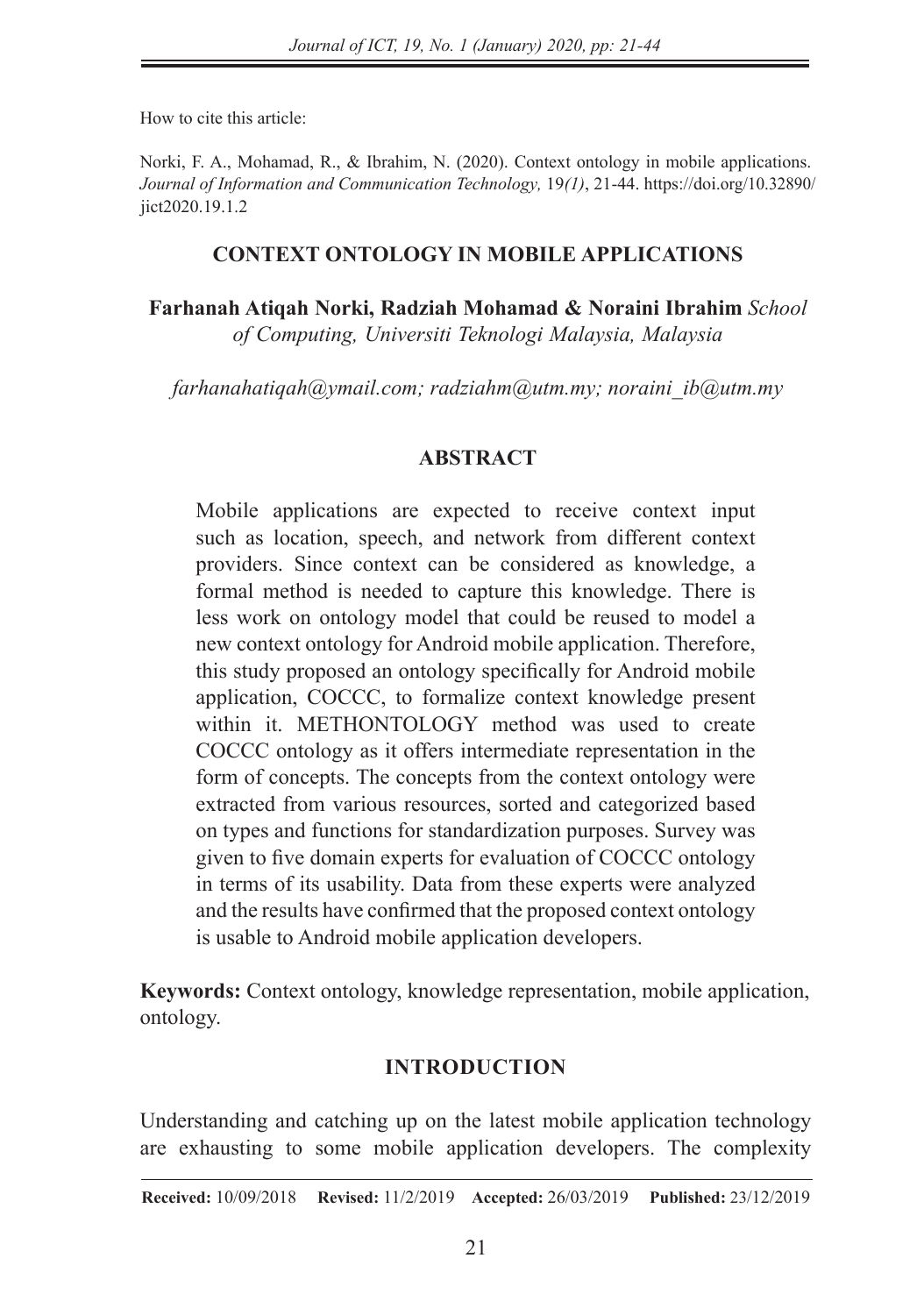of context-aware mobile application has led researchers to design several ontologies to capture the knowledge, as well as organize information within the mobile application and its users. The development of context-aware mobile application needs to be supported by sufficient context modeling and reasoning techniques. The context involved in mobile application development can be further categorized in order to better assist mobile application developers during the development phase.

Ontology can be referred as ideas abstraction that represents concepts inside some body of knowledge (Mohd-Hamka & Mohamad, 2014). The categorization of context in a specific body of knowledge provides a formal model of conceptualization (Gruber, 1993). A formal ontology consists of a specific vocabulary expressed in a representation language (Sulaiman, Nordin, & Jamil, 2017). Ontology is made up of hierarchical definitions of principal concepts in a domain (Zeshan & Mohamad, 2012). The relationships between these different hierarchies are depicted as is-a, part-of, and so on, depending on the taxonomy (Subhashini & Akilandeswari, 2011). The structure of knowledge in a particular domain can be shared, reused, and merged with other ontology models in different domains (Lee, Lee, & Kwan, 2017).

One of the famous mobile application ontologies is mIO! Ontology Network. mIO! Ontology has managed to cover many subdomains in mobile applications; device, environment, interface, location, network, provider, service, time, and user (Poveda Villalon et al., 2010). However, mIO! Ontology cannot be reused to fit Android mobile applications at the source code level as the ontology lacks the application program interface (API) present in Android mobile apps.

### **RELATED WORK**

Context ontology allows representation of multiple context knowledge and also provides a formal language and logic to context knowledge, which assist in integration and sharing of information between contexts.

There is a variety of context ontologies with different subdomains such as location, environment, device, network provider, role, service, source, and user. Table 1 shows a comparison of different existing context ontologies with regard to different context subdomains.

COBRA-ONT describes the regular relationships related to people and activities which enable the sharing of knowledge and ontology reasoning within the CoBra (Context Broker Architecture) infrastructure (Chen, Finin, & Joshi, 2003). To solve some challenges in Ambient Intelligent computing infrastructures, the CoDAMos ontology provides intelligent services to the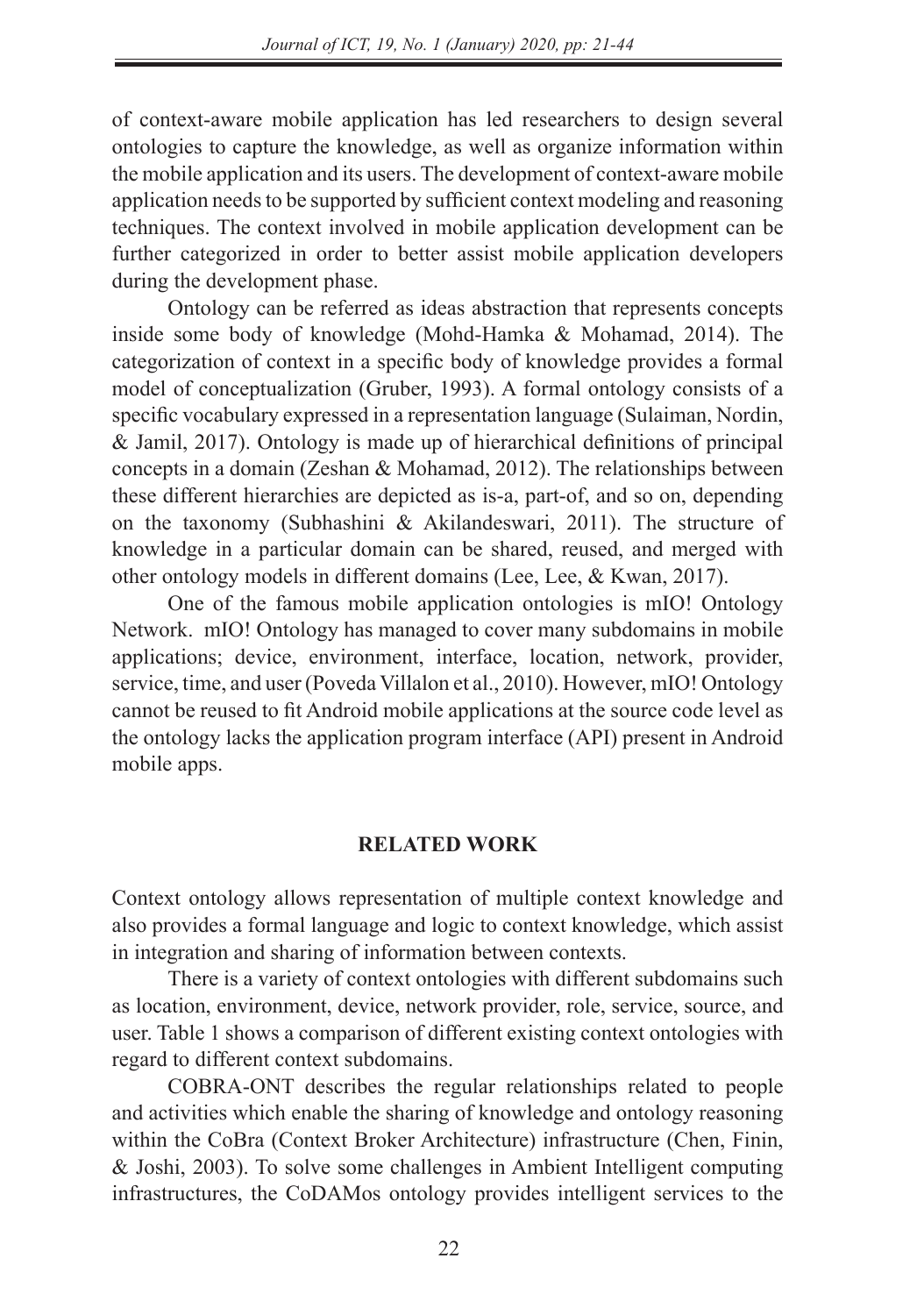user which includes application adaptation, automatic code generation and code mobility, and user interfaces (Preuveneers et al., 2004). The ontology consists of four fundamental entities: user, service, environment, and platform.

Table 1

| Comparison of Existing Context Ontologies |  |  |  |  |  |
|-------------------------------------------|--|--|--|--|--|
|-------------------------------------------|--|--|--|--|--|

| Ontology<br>Subdomain | Ř<br><b>LNO-7</b> | $\widetilde{\mathsf{E}}$<br><b>AMOS</b> | <b>CONON</b> | <b>AUOS</b> | <b>Delivery</b><br><b>Dutology</b><br>ontext | mIO! Ontology |
|-----------------------|-------------------|-----------------------------------------|--------------|-------------|----------------------------------------------|---------------|
| Environment           |                   |                                         |              |             |                                              |               |
| Location              |                   |                                         |              |             |                                              |               |
| <b>Device</b>         |                   |                                         |              |             |                                              |               |
| <b>Network</b>        |                   |                                         |              |             |                                              |               |
| Role                  |                   |                                         |              |             |                                              |               |
| <b>Service</b>        |                   |                                         |              |             |                                              |               |
| <b>User</b>           |                   |                                         |              |             |                                              |               |

CONtext ONtology (CONON) provides an extensible context modeling for pervasive computing environments (Wang et al., 2004). CONON presents common concepts such as location, user, activity, and computational entity in order to capture information on executing situations. These entities can be extended hierarchically by adding domain specific concepts. The context model is divided into two; upper ontology (high-level ontology) and specific ontology. The upper ontology expresses common characteristics of fundamental contexts whereas the specific ontology describes details of common concepts and their characteristics in their subdomains. Standard Ontology for Ubiquitous and Pervasive Applications (SOUPA) addresses general issues via upper ontologies method (Chen et al., 2004). SOUPA is divided into two main blocks; SOUPA Core and SOUPA Extensions. SOUPA Core consists of concept vocabularies that associate with person, agent, beliefdesire-intention (BDI), action, policy, time, space, and event, while SOUPA Extensions supports specific concepts in certain domains, for example, management (Chen et al., 2004). The limitation of SOUPA ontology is the small number of features that describes a mobile device in mobile computing environments.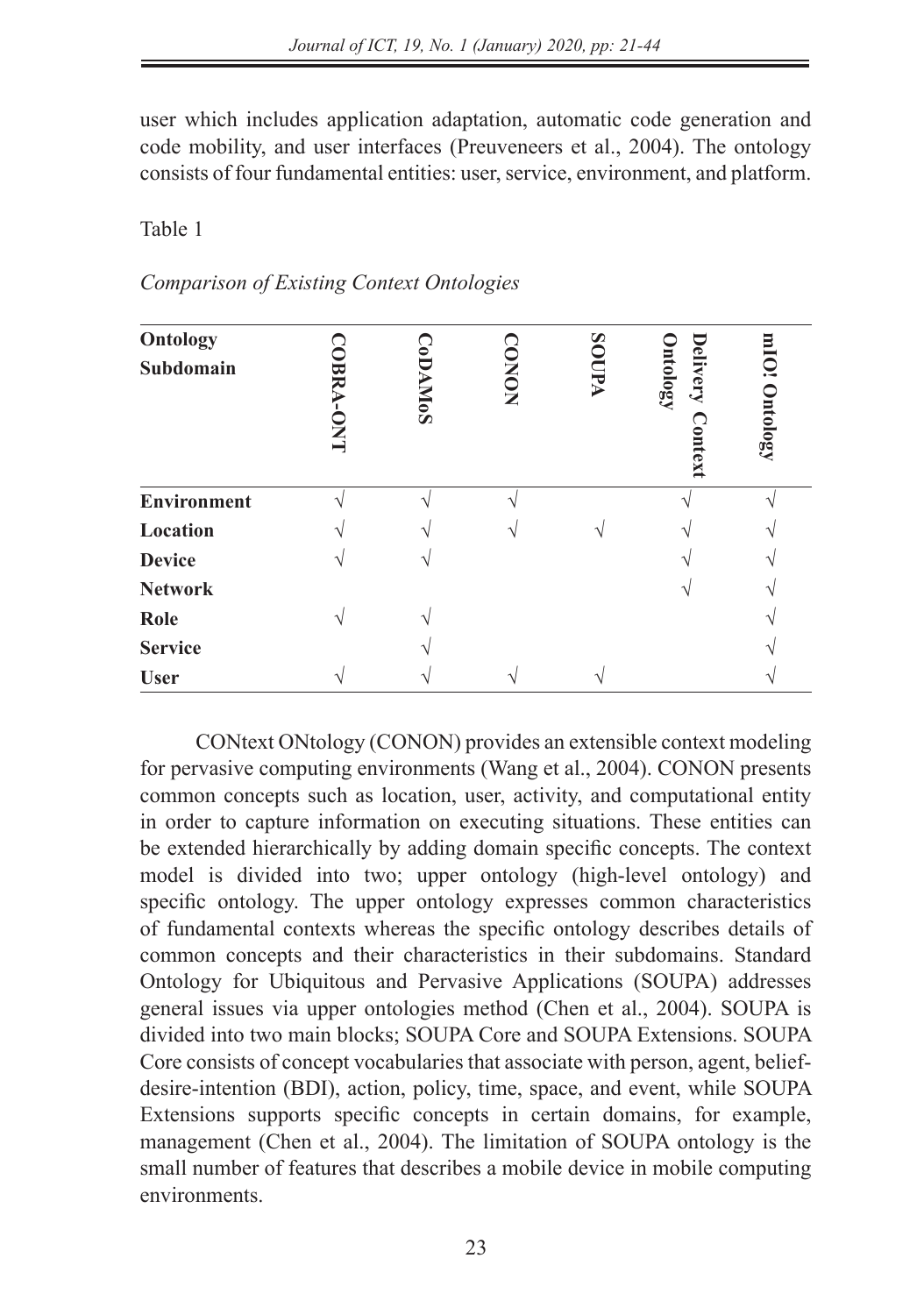Delivery context ontology gives a formal model of environment characteristics in which different devices communicate with physical services (Fonseca & Lewis, 2009). The ontology includes the attributes of the device, the software for accessing the service, and the network which provides the connection (Fonseca & Lewis, 2009). Principal entities present in this ontology are environment, hardware, software, location, and measure. The most prominent work in the ontology mobile computing environment is mIO! Ontology, which incorporates nine sets of contextual subdomains (Poveda Villalon et al., 2010). The contextual information in mIO! Ontology is categorized into 11 different ontologies: device, environment, interface, location, network provider, role, service, source, time, and user. The goal of mIO! Ontology is to represent the user's contextual knowledge which may later influence his or her interactions with mobile devices. The user will be able to interact with services provided by companies through his or her mobile device. mIO! Ontology reuses knowledge from other context ontologies such as CODAMOS, SOUPA, and Delivery context ontology.

Based on the existing context ontologies, there is no specific model that can be reused for modeling a new context ontology that caters specifically for Android mobile applications. Speech context, which is widely popular due to its speech recognition ability to guide users, has not been covered in these existing ontologies. The proposed context ontology however, focuses more on the environment surrounding mobile devices especially on location and speech. The new ontology specifies how hardware like sensor is connected to specific activities such as gravity detection, and more.

### **CONTEXT ONTOLOGY MODELING**

Modeling context ontology is possible since context can be considered as a specific kind of knowledge (Poveda Villalon et al., 2010). Concepts in ontology construction can be modeled as classes or sub-classes, depending on the hierarchy. Since ontology describes the sharing of comprehension of specific domains, it can be used as a basic structure to solve problems in knowledge sharing (Uschold & Gruninger, 1996). Besides, ontology also helps in improving communication between humans or computers. METHONTOLOGY helps in developing ontology from scratch (Fernández-López, Gómez-Pérez, & Juristo, 1997). For an inexperienced ontology builder, METHONTOLOGY offers intermediate representation which is easy to understand (Pinto & Martins, 2004). Furthermore, METHONTOLOGY provides guidance in creating ontology through specification, conceptualization, formalization,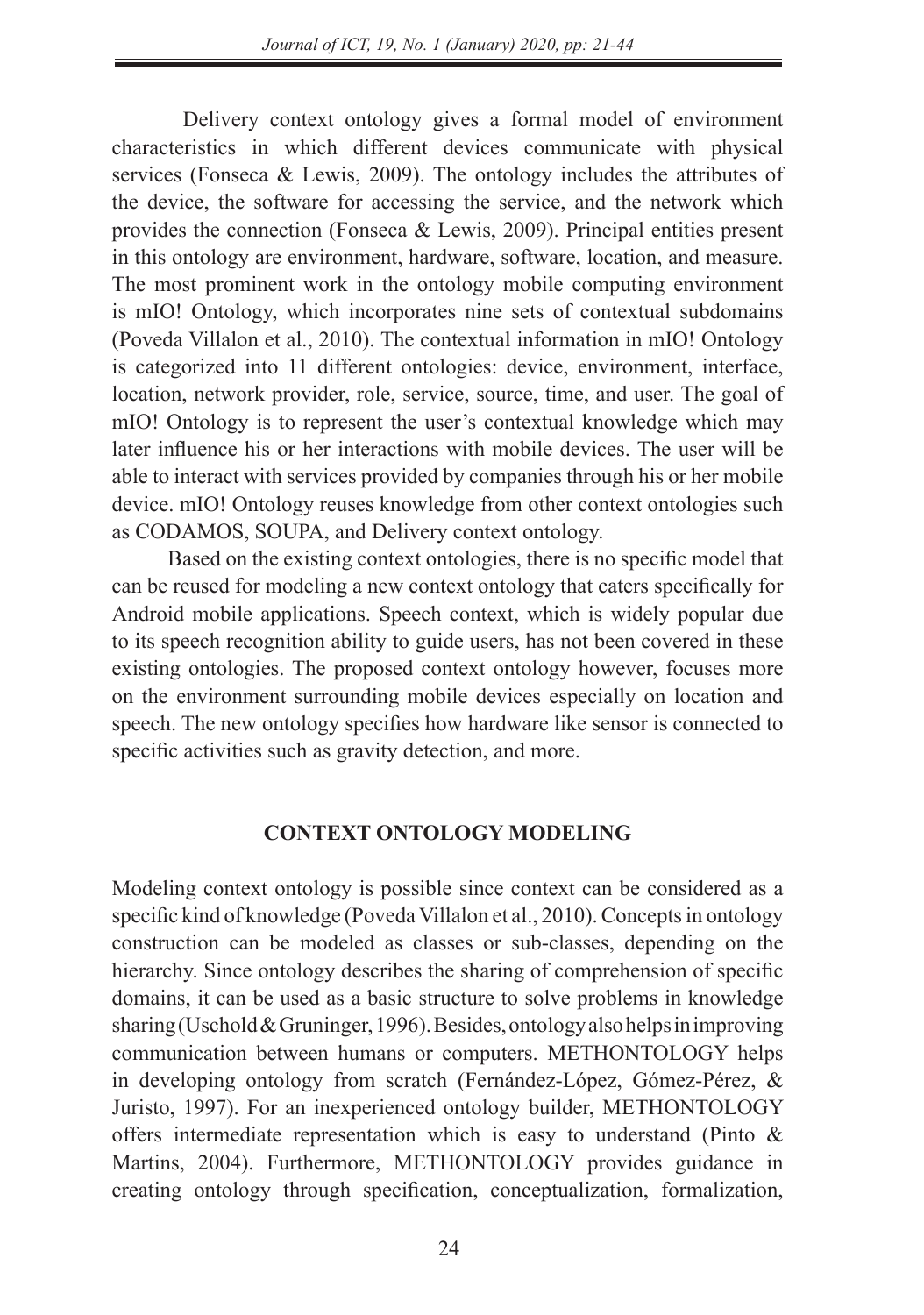implementation, and maintenance (Corcho et al., 2005). Figure 1 shows five development activities in METHONTOLOGY.



**Figure 1.** Activities in ontology development proposed by METHONTOLOGY (Corcho et al., 2005).

These activities can be further described as follows:

- Specification During this stage, we had to specify the reason why the ontology is being built, the use of the ontology, and its target user.
- Conceptualization In this stage, we tried to organize the domain collected by tabulating them in a way that can be easily understood by ontology experts and developers. At the end of this stage, we came up with a list of ontology concepts that are involved in context.
- Formalization During this activity, we transformed the conceptual model from conceptualization into a more formal model.
- Implementation We represented the knowledge involved in context, grouped them together, and established a relationship between them by using Web Ontology Language (OWL).
- Maintenance Any adjustment, update, or correction on the proposed ontology was made during maintenance activity.

The evolving nature of mobile computing complicates the formalization of all context information in its entirety. However, this research has found that the concepts in mobile environments can be categorized into five classes: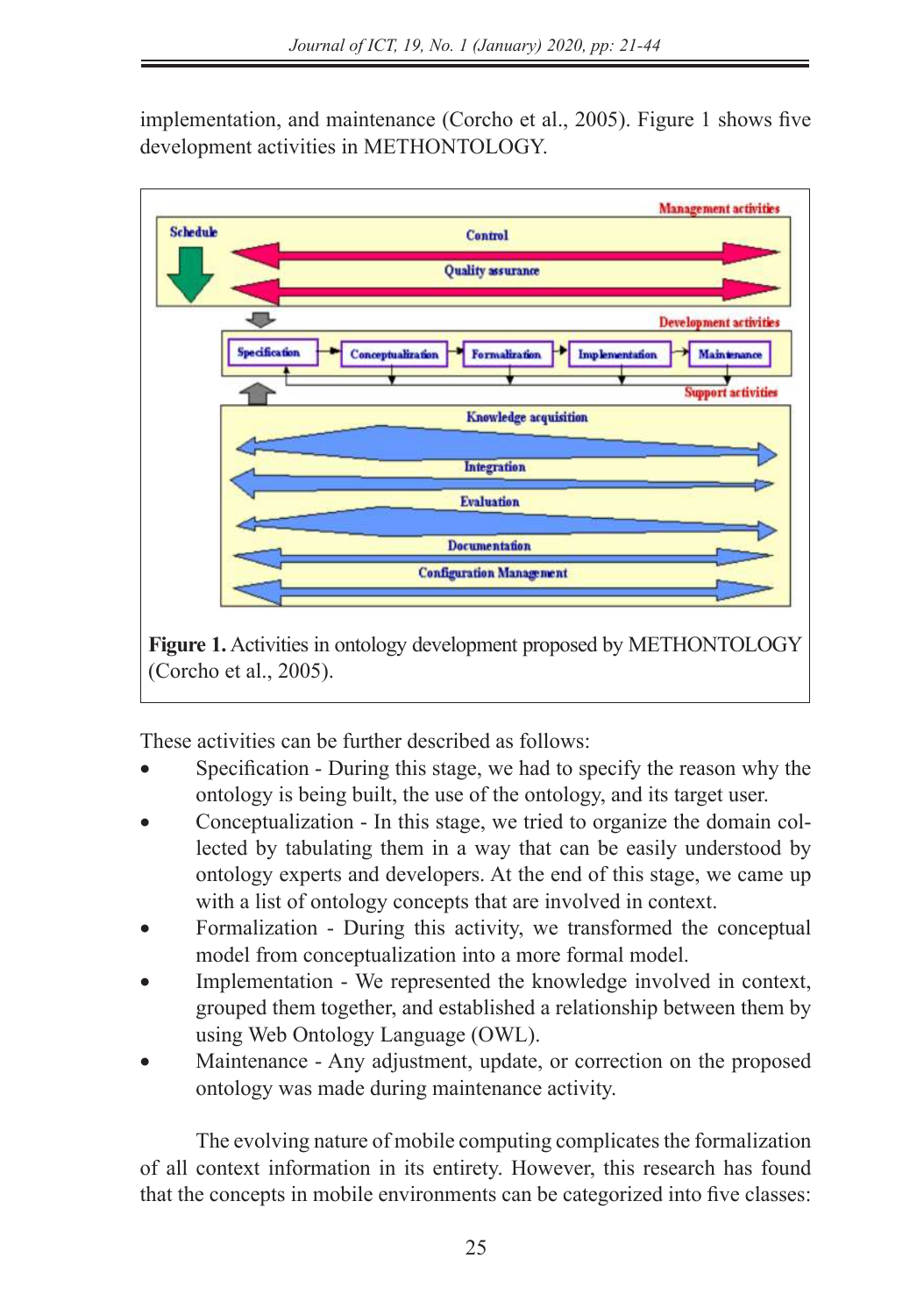mobile device, context, application manifest, application, and activity. Apart from application manifest and mobile device, all information for the other three classes are specifically grouped together, to show the link between each class to promote understanding of mobile applications to developers. These five classes are the most basic concepts in mobile environments. They form the backbone of mobile environments, constituting upper-level entities which contribute versatile extensibility that enables the addition of more concepts later. Table 2 defines main classes and their corresponding descriptions.

Table 2

*Main Classes*

|                         | <b>Main Classes</b>                                                                                                                                                                                        |  |  |  |  |
|-------------------------|------------------------------------------------------------------------------------------------------------------------------------------------------------------------------------------------------------|--|--|--|--|
| Android<br>Application  | An android application can be interpreted as an application that is<br>run on mobile devices with Android operating system.                                                                                |  |  |  |  |
| Activity                | Activity here is referred as detection and recognition performed<br>by the application which manipulates input from context.                                                                               |  |  |  |  |
| Mobile Device           | A mobile device refers to a portable computing device such as a<br>smartphone or tablet computer.                                                                                                          |  |  |  |  |
| Context                 | Context refers to any information that can be used to characterize<br>the situation of an entity which includes lighting, level of noise,<br>network connectivity, location, speech, bandwidth, et cetera. |  |  |  |  |
| Application<br>Manifest | Provides necessary information of the application to the Android<br>system, which must be possessed by the system before it can run<br>any of the application's codes.                                     |  |  |  |  |

Figure 2 shows the relationship design between Android application, application manifest, context, mobile applications, and mobile device. The Application Manifest comes from the Android Manifest.

To build a functional context-aware application, a platform, which is the mobile device itself, is needed. Sub-categories from the mobile device include hardware, software, and battery. The hardware can be called into use by declaring them inside the application manifest. The declaration from the application manifest enables the application to use hardware such as sensors. Depending on which hardware is activated, the Activity class will start to detect or recognize any potential Context available within the user's surroundings. Later, the class sends back the information on context to the running Android application.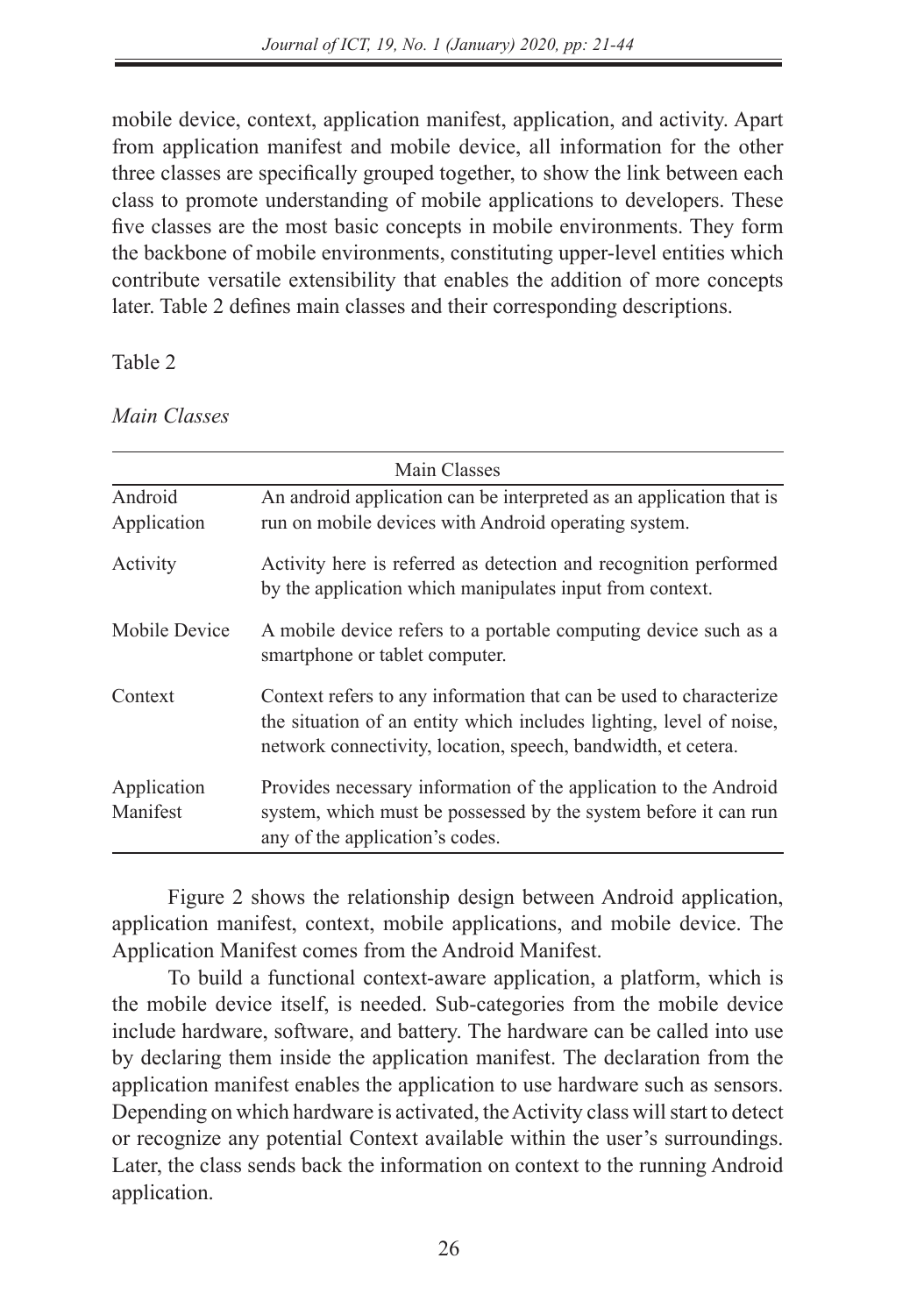

## **Concepts**

METHONTOLOGY suggests the conceptualization of ontologies with a set of tabular and graphical Intermediate Representation (IR). These IRs enable the modeling of the components explained in this section. Concept can be perceived differently depending on the main classes. For example, concepts in mobile environments include activity, light detection, sensor, etc. These concepts are generally organized in taxonomies where inheritance is usually involved. Specific types of annotations and metadata are added later to the document. Before developing ontology, all concepts related to mobile environments need to be identified. The identification of concepts prevents redundancy in the ontology, as well as gives a clear idea on which class the concept belongs to. Table 3 lists all the concepts involved during context ontology development and Table 4 lists the glossary of lower level concepts and their corresponding descriptions.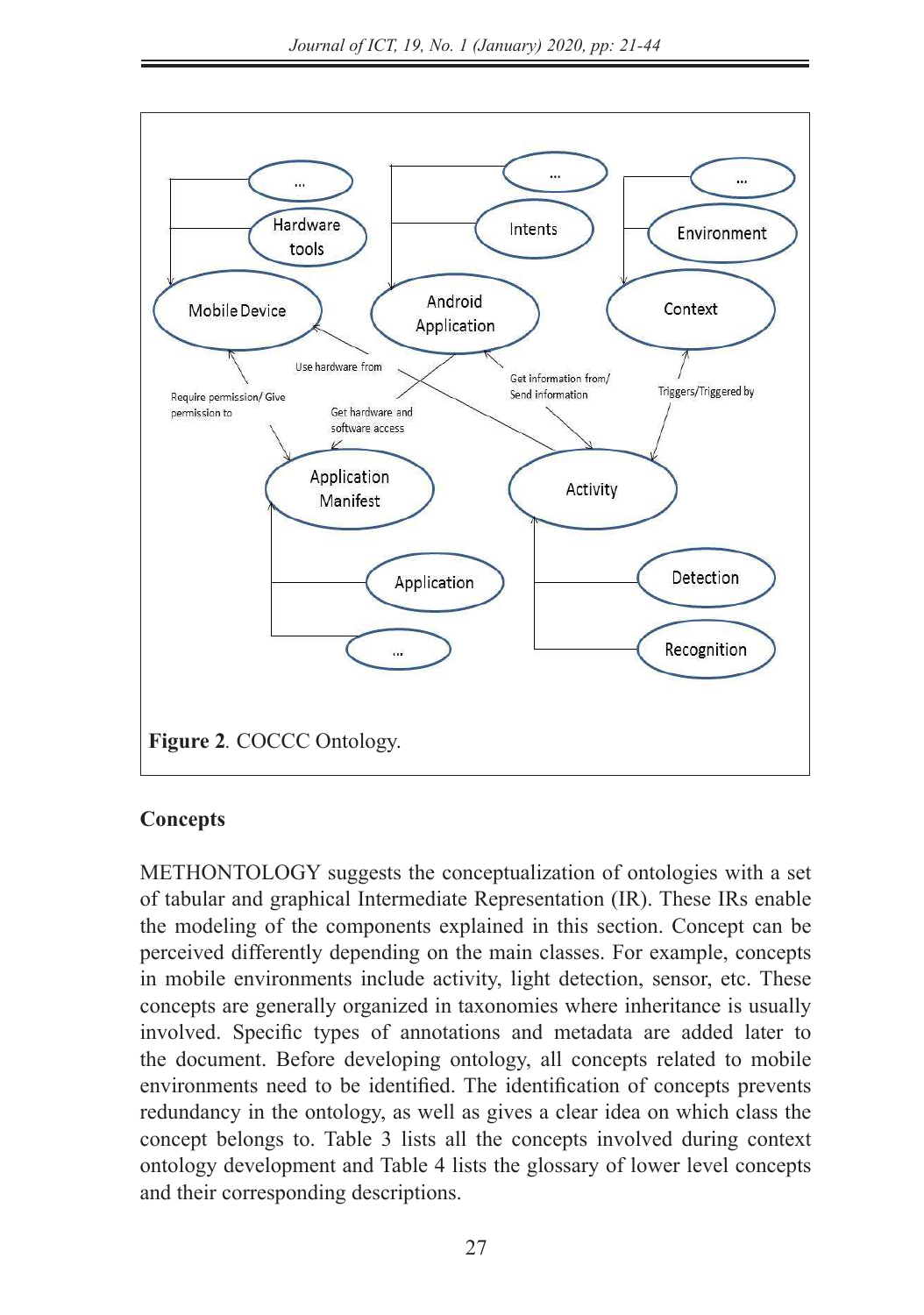## Table 3

## *Ontology Concepts*

| <b>Ontology Concepts</b>                       |                            |                                    |                                     |  |  |
|------------------------------------------------|----------------------------|------------------------------------|-------------------------------------|--|--|
| Activity                                       | Context                    | Mobile Device                      | Detection                           |  |  |
| Recognition                                    | Environment                | Foundation                         | User                                |  |  |
| <b>Battery</b>                                 | Hardware Tools             | <b>Sensors</b>                     | Gravity detection                   |  |  |
| Humidity detection                             | Light detection            | Location detection                 | Location detection<br>(without GPS) |  |  |
| Motion detection                               | Nearby object<br>detection | Noise detection                    | Temperature detection               |  |  |
| Touch detection                                | Image recognition          | Speech recognition                 | Location                            |  |  |
| Surroundings                                   | Gravity                    | Humidity                           | Light                               |  |  |
| Motion                                         | Nearby object              | Noise                              | Temperature                         |  |  |
| Touch                                          | Vision                     | Connectivity                       | Memory                              |  |  |
| Power                                          | Input                      | Social Environment Interface       |                                     |  |  |
| Speech                                         | Sound                      | Image                              | Video                               |  |  |
| <b>GPS</b>                                     | SD Card                    | Touchscreen                        | Accelerometer Sensor                |  |  |
| Ambient Temperature Gyroscope Sensor<br>Sensor |                            | Light Sensor                       | Magnetic Field Sensor               |  |  |
| <b>Pressure Sensor</b>                         | Proximity Sensor           | Relative Humidity<br>Sensor        | Android Application<br>Project      |  |  |
| Manifest File                                  | application                | instrumentation                    | Permission                          |  |  |
| supports-gl-texture                            | supports-screen            | uses-configuration                 | uses-feature                        |  |  |
| uses-permission                                | uses-sdk                   | activity                           | Provider                            |  |  |
| receiver                                       | service                    | uses-library                       | Android Application                 |  |  |
| Notifications                                  | Widgets                    | <b>Broadcast Receivers Intents</b> |                                     |  |  |
| <b>Content Providers</b>                       | <b>Services</b>            | Activities                         | Wi-Fi                               |  |  |
| <b>USB</b>                                     | Telephony                  | <b>NFC</b>                         | Microphone                          |  |  |
| Camera                                         | Bluetooth                  |                                    |                                     |  |  |

The concepts for the ontology are obtained from Android Developer website (Android Developer, 2009) and various existing ontologies as discussed earlier. As COCCC is a developing ontology, new concepts can be added from time to time, forming a more detailed knowledge tree.

After the extraction of entities, the next step is the formation of taxonomy. All concepts are arranged in a taxonomic hierarchy. Forming taxonomy helps people understand the ontology better and serves as reference for integration and reuse of other ontologies. Some of the concepts from Table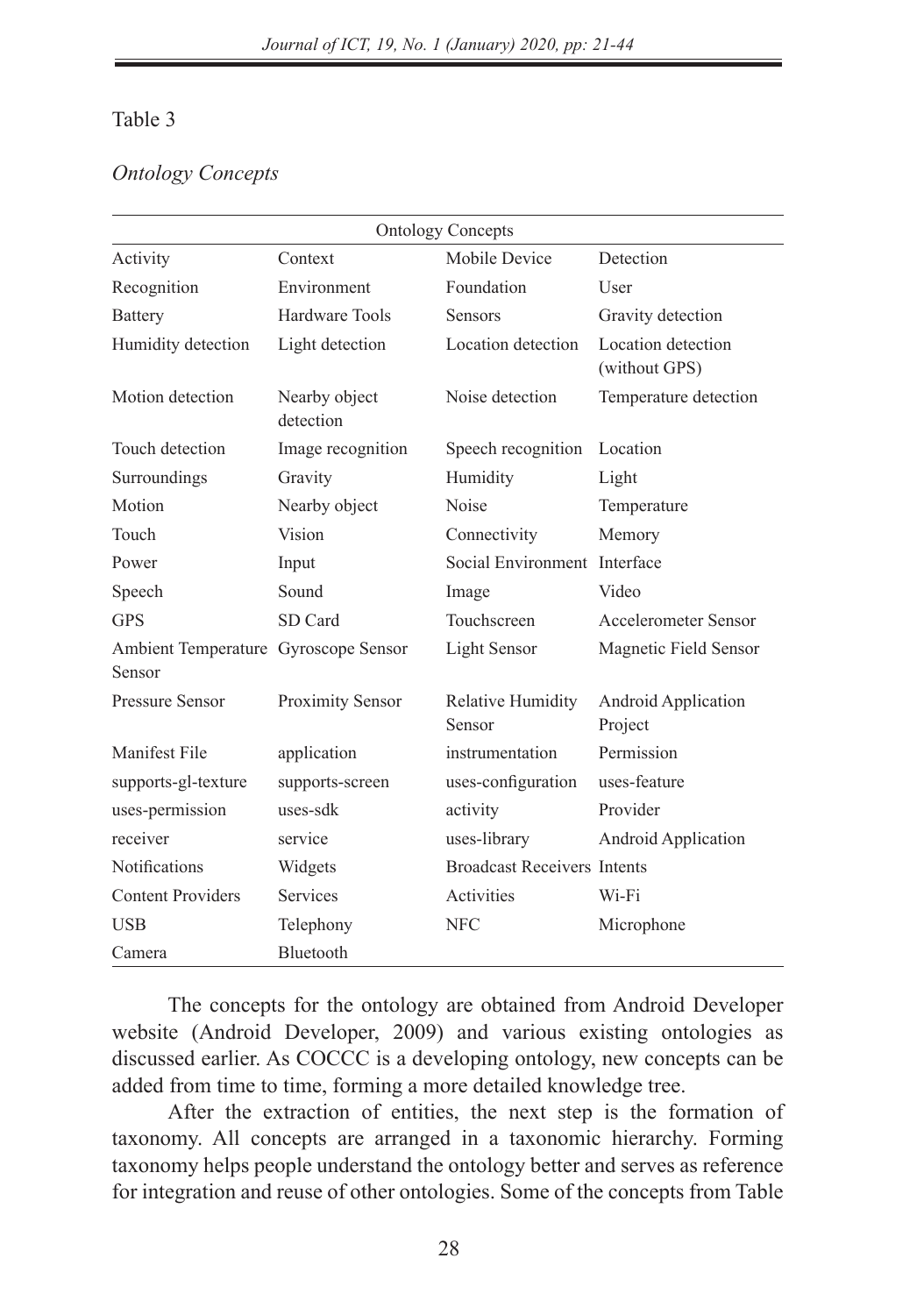3 are represented as classes or subclasses and the relationship between them are represented as is-a. For example, in Figure 3, Social Environment is a child of the User context.

## Table 4

## *Glossary of Concepts*

|                             | Glossary of Concepts                                                                                                                                                                                                                 |
|-----------------------------|--------------------------------------------------------------------------------------------------------------------------------------------------------------------------------------------------------------------------------------|
| Activity                    | An activity is the entry point for any interaction with the user.                                                                                                                                                                    |
| <b>Content Provider</b>     | A content provider handles a shared set of application data that<br>can be stored in the file system, in a SQLite database, on the<br>web, or on any other non-volatile storage location that can be<br>accessed by the application. |
| Services                    | Services have a range of potential use, acting as the entry point<br>for retaining an application running in the background for all<br>forms of reasons.                                                                             |
| <b>Broadcast Receiver</b>   | A broadcast receiver is a building block that enables the system<br>to carry events to the app outside of a normal user flow, allowing<br>the app to react to system-wide broadcast announcements.                                   |
| Foundation                  | A context that influences existing resources in mobile devices.                                                                                                                                                                      |
| Environment                 | A context influenced by surroundings, nearby conditions and<br>circumstances.                                                                                                                                                        |
| User                        | Any context that requires interference or interaction from the<br>user.                                                                                                                                                              |
| Sensor                      | A device capable of sensing and detecting change in the<br>environment.                                                                                                                                                              |
|                             | Ambient Temperature Sensor A sensor that is used to detect only surrounding temperature.                                                                                                                                             |
| Relative Humidity Sensor    | A sensor that is used to detect humidity.                                                                                                                                                                                            |
| Light Sensor                | A sensor that is used to detect light.                                                                                                                                                                                               |
| Gyroscope Sensor            | A sensor that is used to detect motion.                                                                                                                                                                                              |
| <b>Accelerometer Sensor</b> | A sensor that is used to detect gravity.                                                                                                                                                                                             |
| Proximity Sensor            | A sensor that is used to detect nearby objects.                                                                                                                                                                                      |
| <b>Pressure Sensor</b>      | A sensor that is used to detect location.                                                                                                                                                                                            |
| <b>GPS</b>                  | A system that is used to detect location.                                                                                                                                                                                            |
| uses-feature                | Nodes that can be used to specify which hardware features are<br>required.                                                                                                                                                           |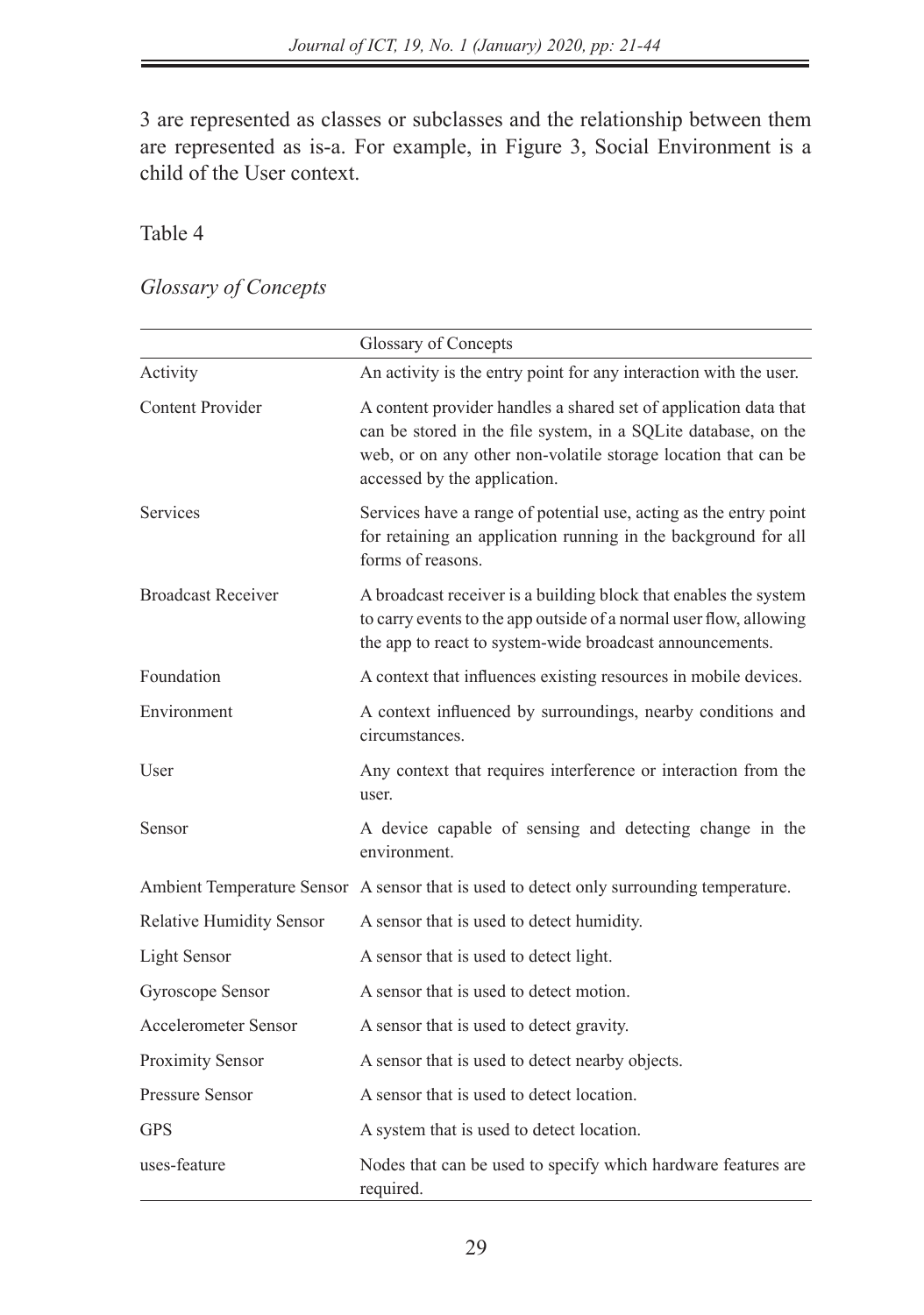

The concepts are grouped as a collection of subclasses for different main classes. Figure 4 shows the grouping of the main classes with their subclasses. Except for the application manifest and android application which are marked in a box, all the information for the other three classes are specifically grouped together in a certain way to show the link between each class in order to promote understanding of mobile applications to the developer. These five classes are the most basic concepts in mobile environments. Every application comes with an AndroidManifest.xml file in its root directory. The manifest file supplies important information regarding the application to the Android operating system, which is required for running the application. The references used for designing the Application Manifest's branch in COCCC ontology comes directly from the Android Developer website.

The context class branches out into different subclasses that share common features but also differs significantly in detailed characteristics. Figure 5 describes the subclasses of contexts.

Context is divided into four categories: environment, user, location, and foundation. Environment context is defined as a context influenced by surroundings, nearby conditions and circumstances. Other subclasses of surroundings include humidity, gravity, noise, touch, motion, vision, nearby object, position, light, and temperature. User context is defined as any context that requires interference or interaction from the user. For example, input from the user, the user's interaction with application interface, and also how information uploaded by the user (e.g. video, image, and sound) is presented to other users. Location context describes the current location of the mobile device in which the context is influenced by latitude and longitude. Foundation context is defined as context that influences the existing resources in mobile devices. Foundation is divided into three: power, memory, and connectivity. These resources are available in all mobile devices. Figure 6 shows the Application Manifest class.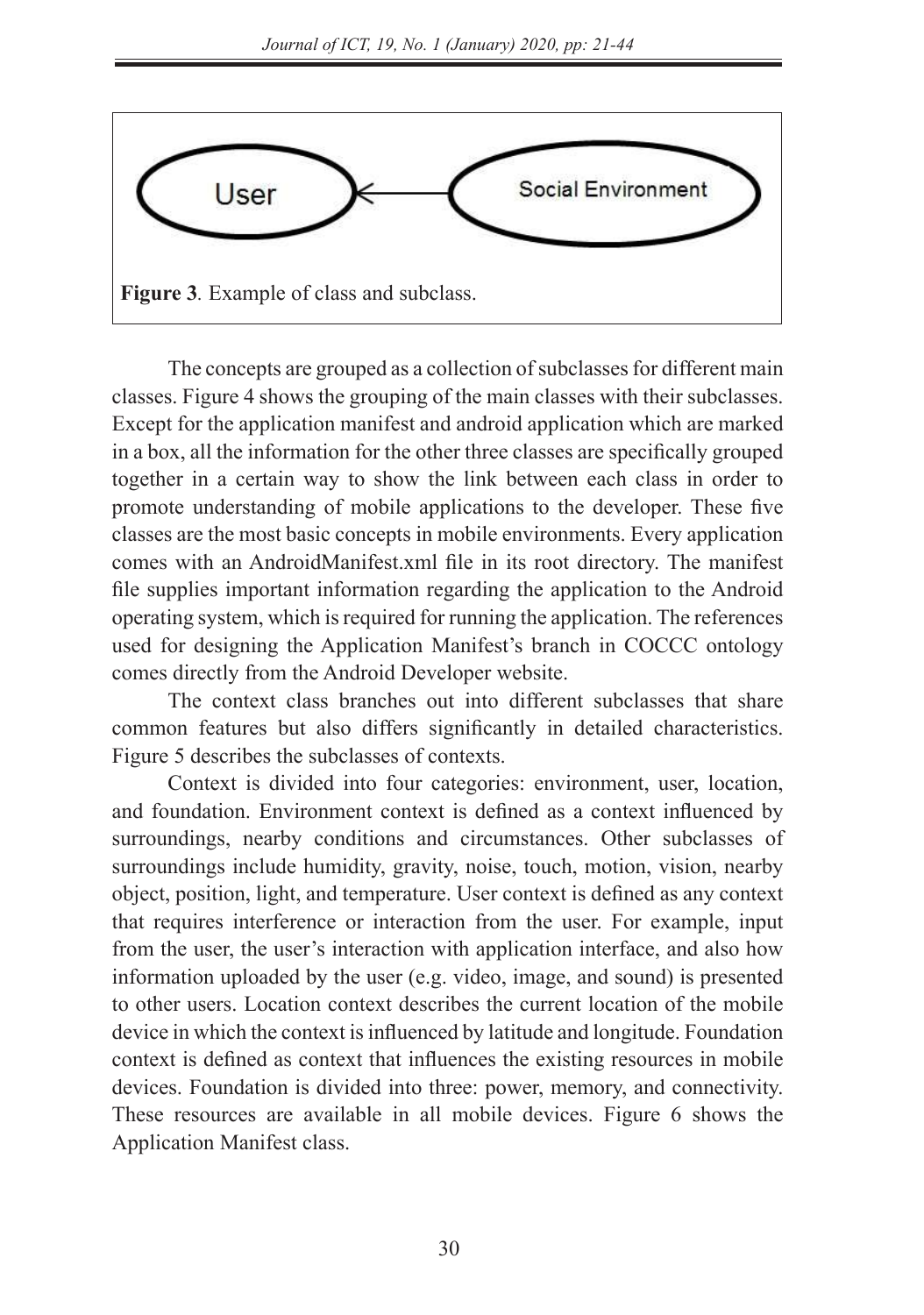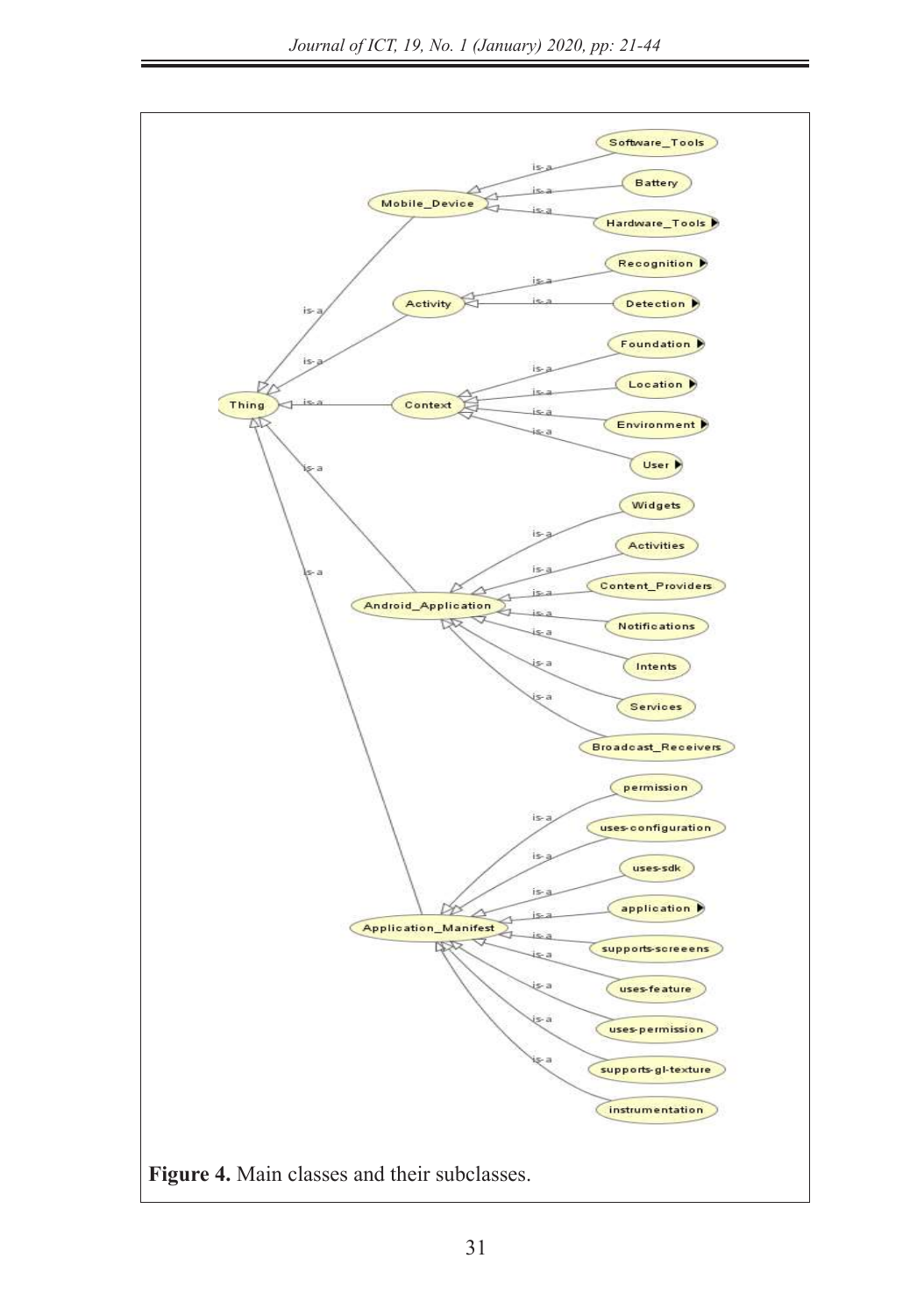

The application manifest file offers necessary information about the application to the Android operating system. The information declared in the manifest is important in order to determine which components will be used to run the application. The manifest describes the Android application class components. At the same time, the manifest publishes the application's capabilities, for example, the Intent messages they can handle. Besides, the manifest declares permission to use hardware components, by allowing the hardware to be integrated with available APIs. To sum up, the application manifest acts as an intermediary between certain concepts which enables interaction between them, as permitted by the manifest.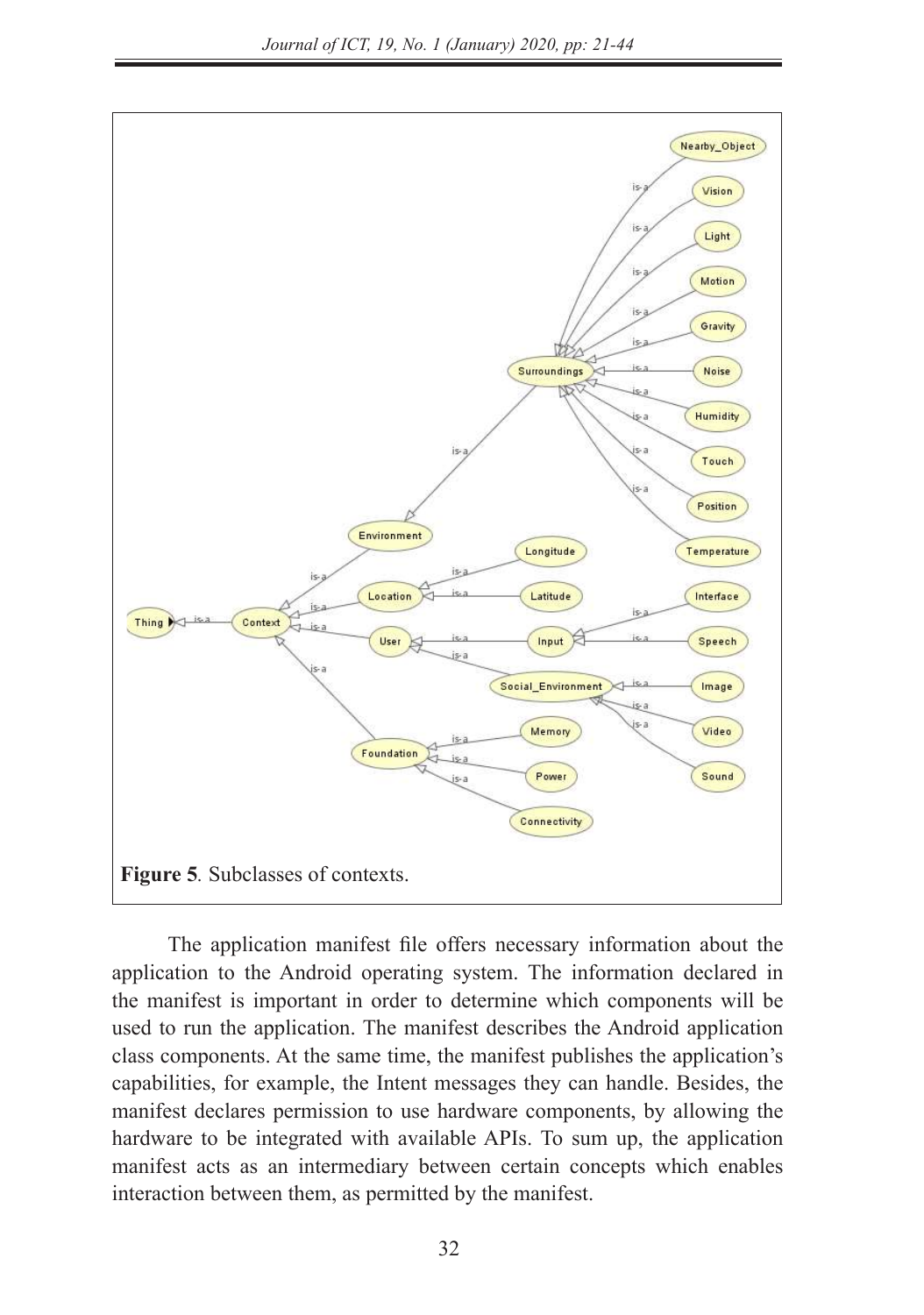

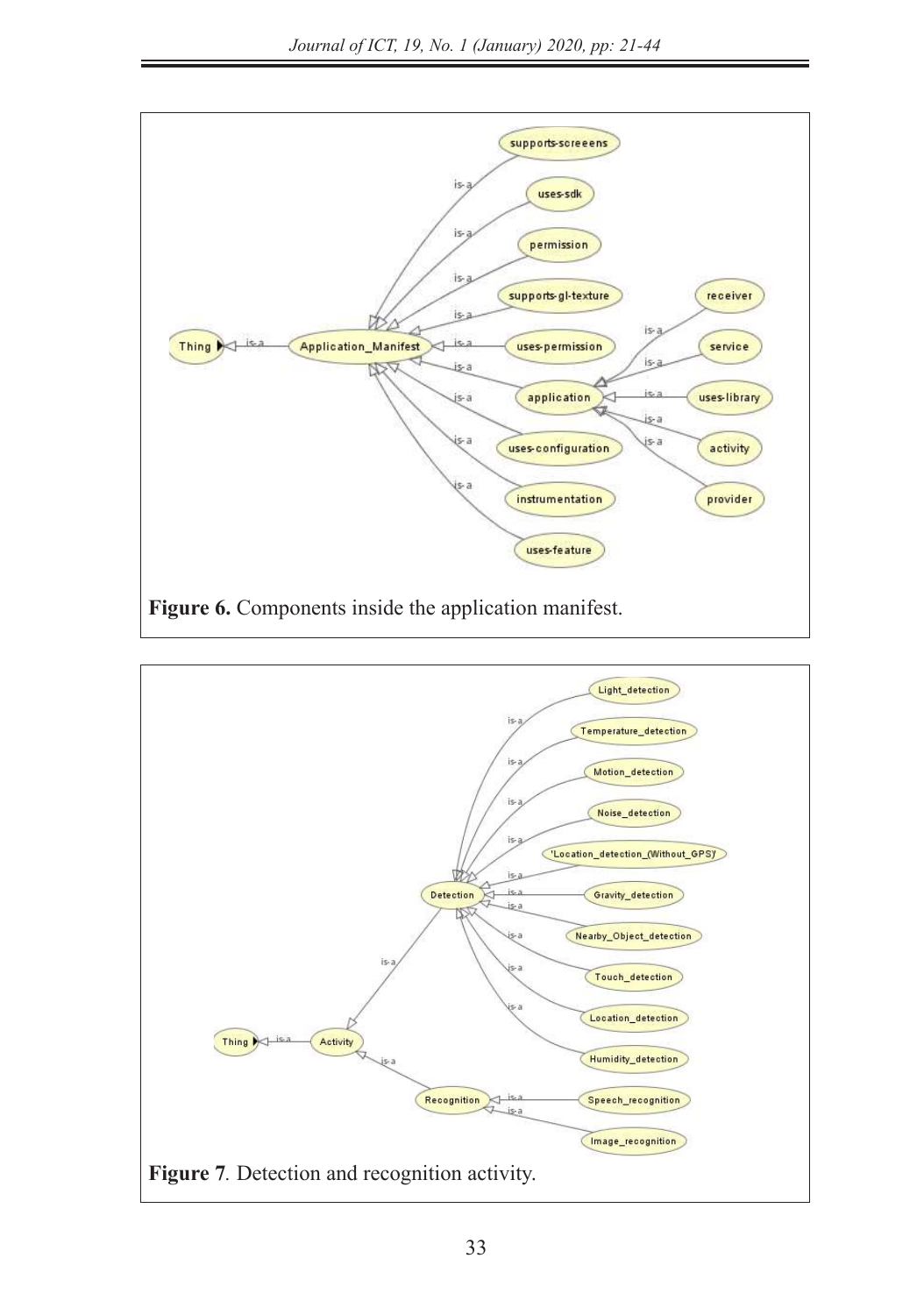Figure 7 shows the Activity class. The class is divided into two: detection and recognition. The detection subclass refers to any action or process of identifying the presence of something in the environment and location which includes light, temperature, motion, noise, gravity, nearby object, touch, location, and humidity. Recognition is the ability of an application to recognize language or object(s). Recognition class includes speech and image recognition.



Figure 8 shows the subclasses of hardware which falls under the mobile device class. Hardware tools consist of many subclasses such as sensors, camera, touchscreen, audio, microphone, USB, and others. The sensors can be further categorized into three types: motion, environment, and position. The motion sensor enables the user to monitor the motion of the device. The position sensor allows the user to determine the position of a device. The environment sensor lets the user keep track of different environmental properties.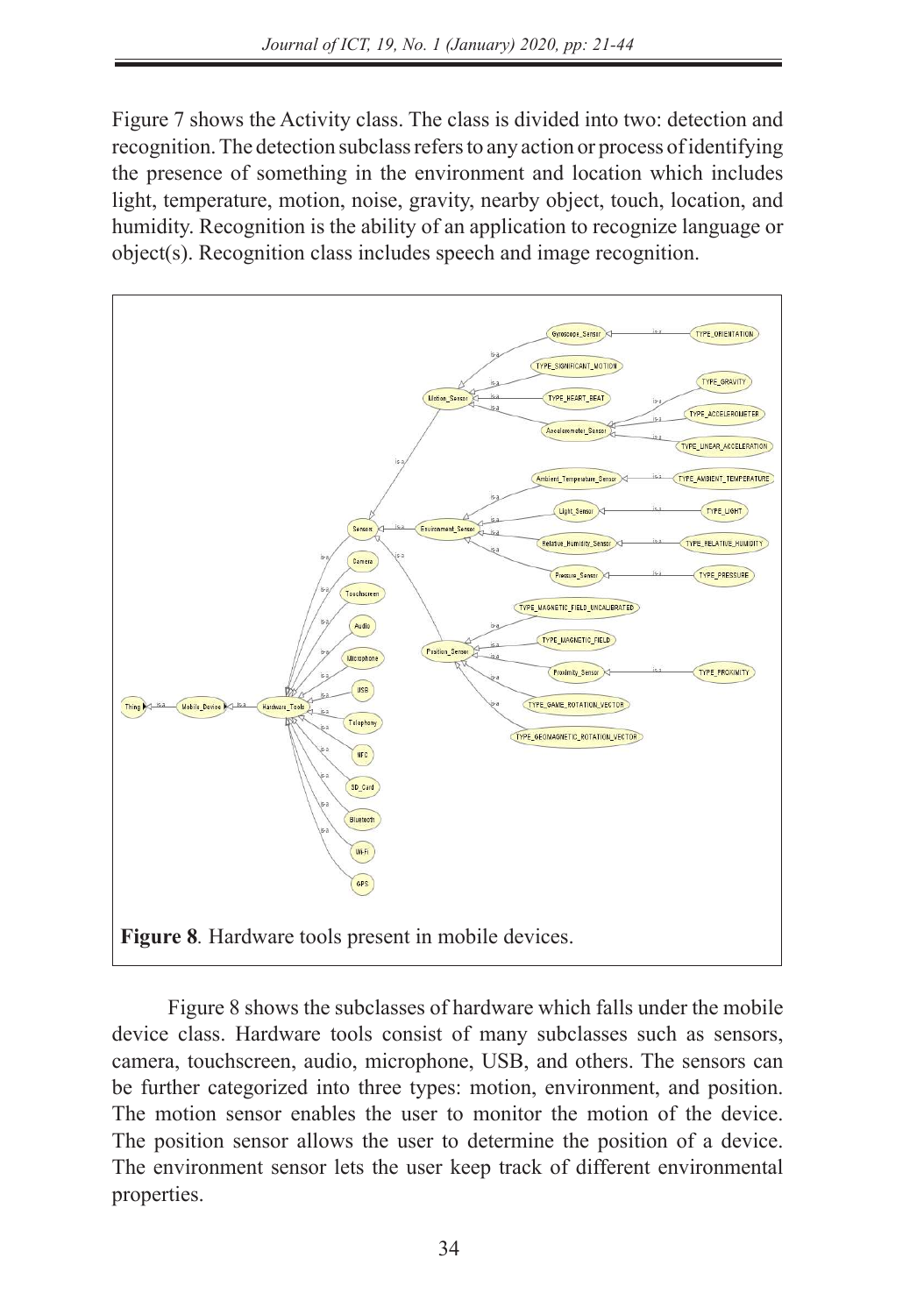## **Relationship**

**Relationship**

Semantic relationship is a direct relationship that exists in ontology while semantic association is an indirect relationship in ontology. Relationship depicts a type of connection between predetermined concepts. For example, GPS and *Location Detection* are linked by isUsedFor relation as shown in Figure 9. *GPS* is used for location detection. The inverse of this relation is isDetectedBy. Table 5 shows the relation and inverse relation of concepts.



## Table 5 Table 5

#### *Relationship Table Relationship Table*

| <b>Relation name</b> | <b>Source Concept</b>           | <b>Target concept</b>       | <b>Inverse relation</b> |
|----------------------|---------------------------------|-----------------------------|-------------------------|
| isUsedFor            | Ambient Temperature Sensor      | Temperature<br>Detection    | isDetectedBy            |
| isUsedFor            | <b>Relative Humidity Sensor</b> | <b>Humidity Detection</b>   | isDetectedBy            |
| isUsedFor            | Light Sensor                    | <b>Light Detection</b>      | isDetectedBy            |
| isUsedFor            | Gyroscope Sensor                | <b>Motion Detection</b>     | isDetectedBy            |
| isUsedFor            | Light Sensor                    | Noise Detection             | isDetectedBy            |
| isUsedFor            | Accelerometer Sensor            | Gravity Detection           | isDetectedBy            |
| isUsedFor            | Proximity Sensor                | Nearby Object Detection     | isDetectedBy            |
| isUsedFor            | Pressure Sensor                 | Location Detection (no GPS) | isDetectedBy            |
| isUsedFor            | <b>GPS</b>                      | <b>Location Detection</b>   | isDetectedBy            |
| canDetect            | Ambient Temperature Sensor      | Temperature                 | canBeDetectedBy         |
| canDetect            | <b>Relative Humidity Sensor</b> | Humidity                    | canBeDetectedBy         |
| canDetect            | Light Sensor                    | Light                       | canBeDetectedBy         |
| canDetect            | Gyroscope Sensor                | Motion                      | canBeDetectedBy         |
| canDetect            | Accelerometer Sensor            | Gravity                     | canBeDetectedBy         |
| canDetect            | Proximity Sensor                | Nearby object               | canBeDetectedBy         |

(continued)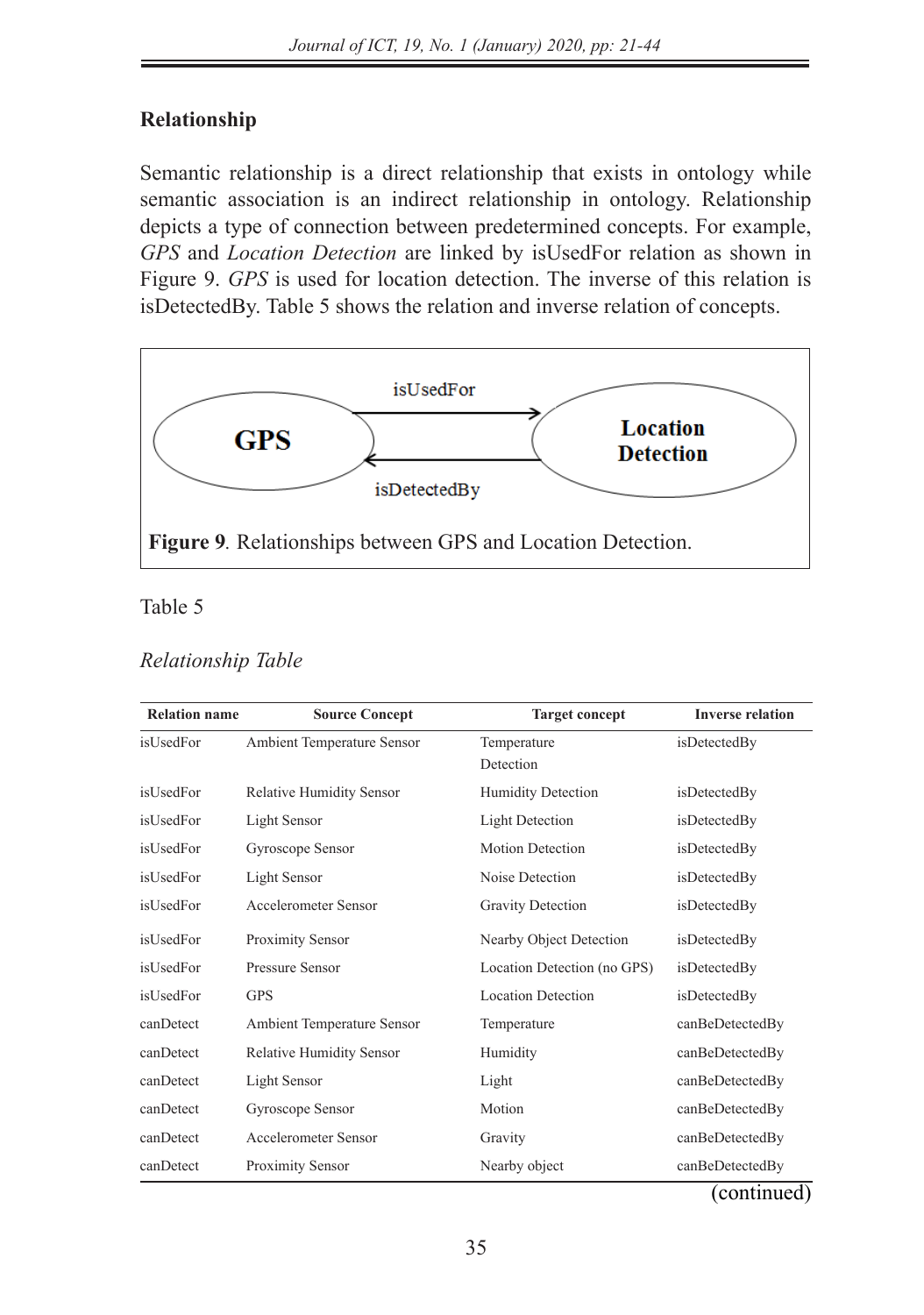| <b>Relation name</b> | <b>Source Concept</b> | <b>Target concept</b> | <b>Inverse relation</b> |
|----------------------|-----------------------|-----------------------|-------------------------|
| canDetect            | Pressure Sensor       | Location              | canBeDetectedBy         |
| canDetect            | <b>GPS</b>            | Location              | canBeDetectedBy         |
| canRecognize         | Camera                | Image                 | canBeRecognizedBy       |
| canRecognize         | Speaker               | Speech                | canBeRecognizedBy       |
| giveDeclare          | uses-feature          | Hardware Tools        | declaredBy              |
| givePermission       | uses-permission       | Hardware Tools        | isGivenPermissionBy     |

## **Axiom**

Axiom is assertion in a logical form. Ontology has its own line of axioms and these axioms are made up of statements which are assumed as true. For example, "sensor is an element of mobile devices and is used for detection", would have satisfied the axiom. Another example of axiom is: Ambient Temperature Sensor is used for detecting only surrounding temperature and cannot be used to detect light or other contexts. The axioms for the context ontology are presented in Table 6.

### Table 6

| Concept name                     | <b>Axiom description</b>                                                  |           | <b>Logical expression</b>                                                                                                                                                         |
|----------------------------------|---------------------------------------------------------------------------|-----------|-----------------------------------------------------------------------------------------------------------------------------------------------------------------------------------|
| <b>Sensors</b>                   | A device capable of<br>sensing and detecting<br>change in the environment |           | Sensor $\subset$ Hardware Tools $\cap$ $\exists$ is Used For.<br>Detection                                                                                                        |
| Ambient<br>Temperature<br>Sensor | A sensor that is used to<br>detect only surrounding<br>temperature        | $\bullet$ | AmbientTemperatureSensor $\subset$ Sensor $\cap$ $\forall$<br>is UsedFor.TemperatureDetection<br>AmbientTemperatureSensor ⊆ Sensor ∩ ∀<br>canDetect.Temperature                   |
| Relative<br>Humidity<br>Sensor   | A sensor that is used to<br>detect only humidity                          | $\bullet$ | RelativeHumiditySensor $\subset$ Sensor $\cap$<br>$\forall$<br>isUsedFor.HumidityDetection<br>RelativeHumiditySensor $\subseteq$ Sensor $\cap$<br>$\forall$<br>canDetect.Humidity |
| Light Sensor                     | A sensor that is used to<br>detect only light                             |           | LightSensor $\subseteq$ Sensor $\cap$ $\forall$ is Used For.<br>LightDetection<br>LightSensor $\subset$ Sensor $\cap$ $\forall$ canDetect. Light                                  |
| Gyroscope<br>Sensor              | A sensor that is used to<br>detect only motion                            |           | GyroscopeSensor $\subseteq$ Sensor $\cap$ $\forall$ is UsedFor.<br>MotionDetection<br>GyroscopeSensor $\subset$ Sensor $\cap$ $\forall$ canDetect.<br>Motion                      |

### *Logical Table*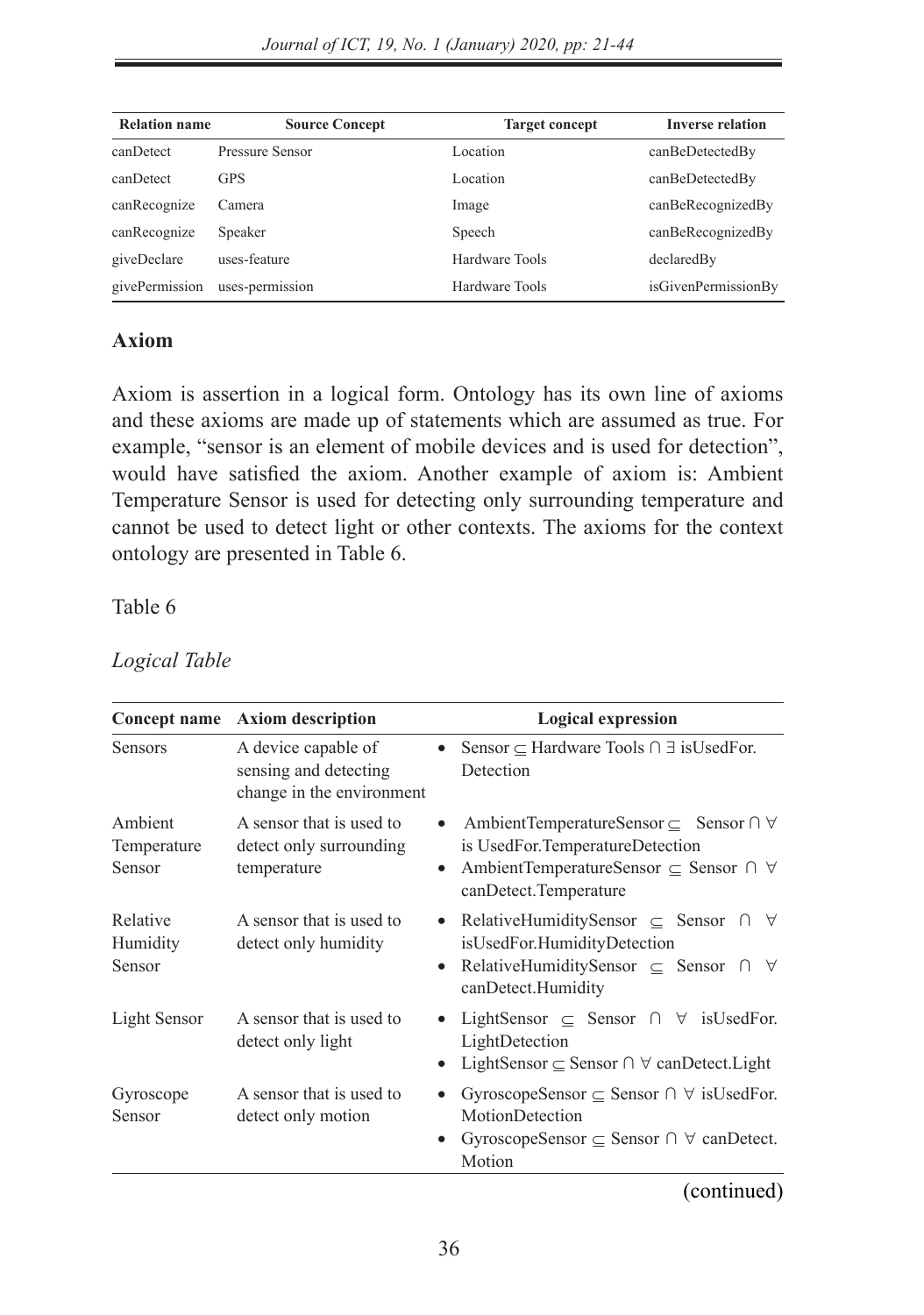|                         | Concept name Axiom description                                               | <b>Logical expression</b>                                                                                                                                                                                   |
|-------------------------|------------------------------------------------------------------------------|-------------------------------------------------------------------------------------------------------------------------------------------------------------------------------------------------------------|
| Accelerometer<br>Sensor | A sensor that is used to<br>detect only gravity                              | AccelerometerSensor $\subseteq$ Sensor<br>$\forall$<br>$\bigcap$<br>$\bullet$<br>isUsedFor.GravityDetection<br>AccelerometerSensor $\subseteq$ Sensor $\cap$<br>$\forall$<br>$\bullet$<br>canDetect.Gravity |
| Proximity<br>Sensor     | A sensor that is used<br>to detect only nearby<br>object(s)                  | ProximitySensor $\subseteq$ Sensor $\cap$ $\forall$ isUsedFor.<br>$\bullet$<br>NearbyObjectDetection<br>ProximitySensor $\subseteq$ Sensor $\cap$ $\forall$ canDetect.<br>$\bullet$<br>NearbyObject         |
|                         | Pressure Sensor A sensor that is used to<br>detect location                  | PressureSensor $\subset$ Sensor $\cap$ $\forall$ is UsedFor.<br>LocationDetection<br>PressureSensor $\subseteq$ Sensor $\cap$ $\forall$ canDetect.<br>$\bullet$<br>Location                                 |
| <b>GPS</b>              | A system that is used to<br>detect location                                  | • GPS $\subseteq$ HardwareTools $\cap$ $\forall$ is UsedFor.<br>LocationDetection<br>• GPS $\subseteq$ HardwareTools $\cap$ $\forall$ canDetect.<br>Location                                                |
| uses-feature            | Nodes that can be used to<br>specify which hardware<br>features are required | uses-feature $\subseteq$ ApplicationManifest $\cap$ $\forall$<br>$\bullet$<br>giveDeclare.HardwareTools                                                                                                     |

To ask for some information from the ontology, simply type the expressions on DL Query. Figure 10 and 11 show examples of class query that can be performed on the context ontology. First, it can be useful to see which things are classified "under" this expression.

Q: "Which hardware tools can detect certain surroundings?"

To query what kind of sensor is used for certain conditions, the following question is asked:

Q: "What type of sensor is used to detect nearby object(s)?"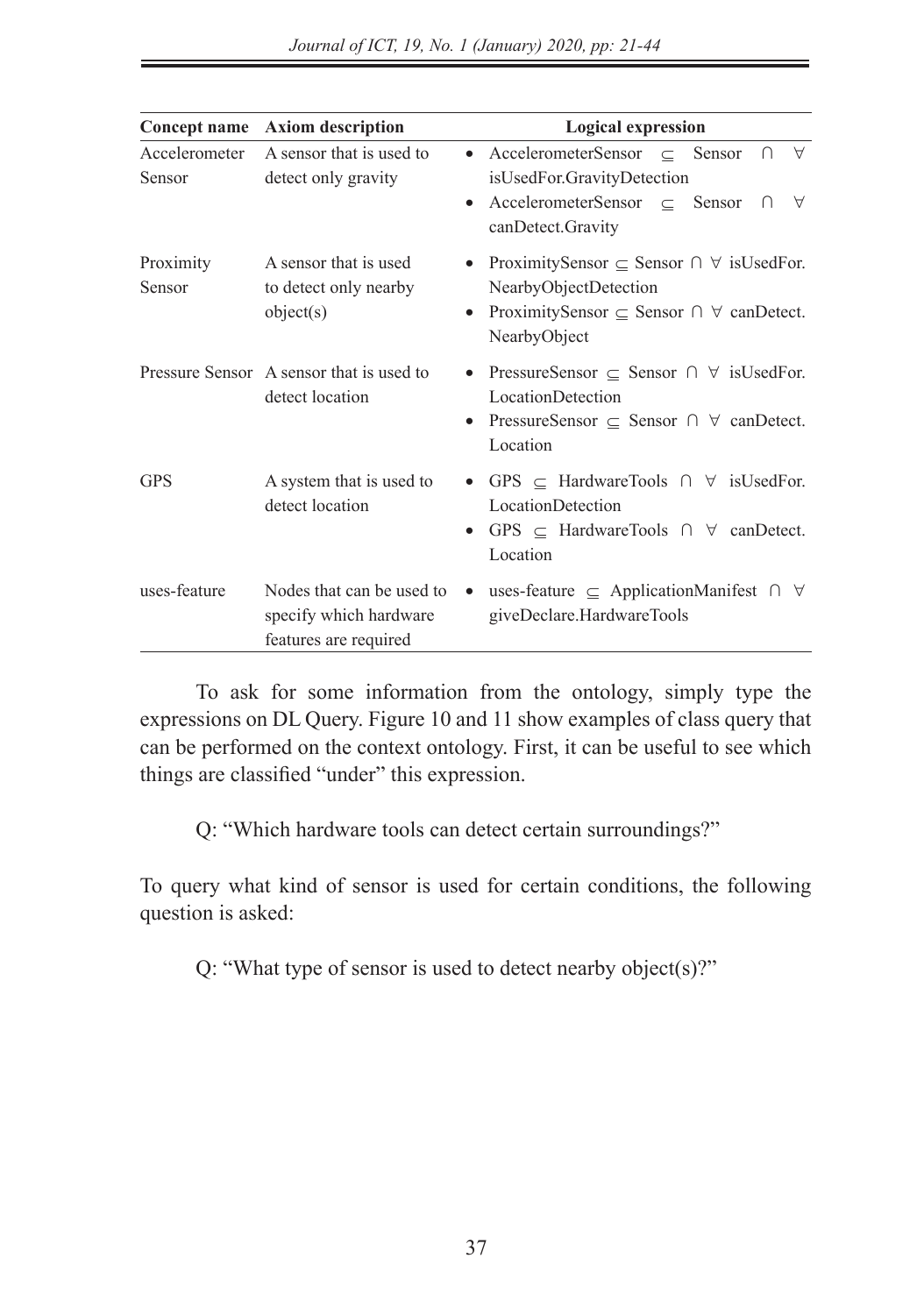$\overline{\phantom{a}}$  which hardware tools can detect certain surroundings?" Which has been detect certain surrounding surroundings?"

| DL query:                                                                          | <b>MB08</b>                                                                                                       |
|------------------------------------------------------------------------------------|-------------------------------------------------------------------------------------------------------------------|
| Query (class expression)<br>canDetect some Surroundings                            |                                                                                                                   |
| Add to ontology<br>Execute<br>Query results<br>Super olasses (1)<br><b>Sensors</b> | Super classes<br>Ancestor classes<br>Equivalent classes<br>Subclasses<br>Descendant classes<br>$\Box$ Individuals |

**Figure 10***.* Example 1: DL Query in Protégé. *Figure 10.* Example 1: DL Query in Protégé.

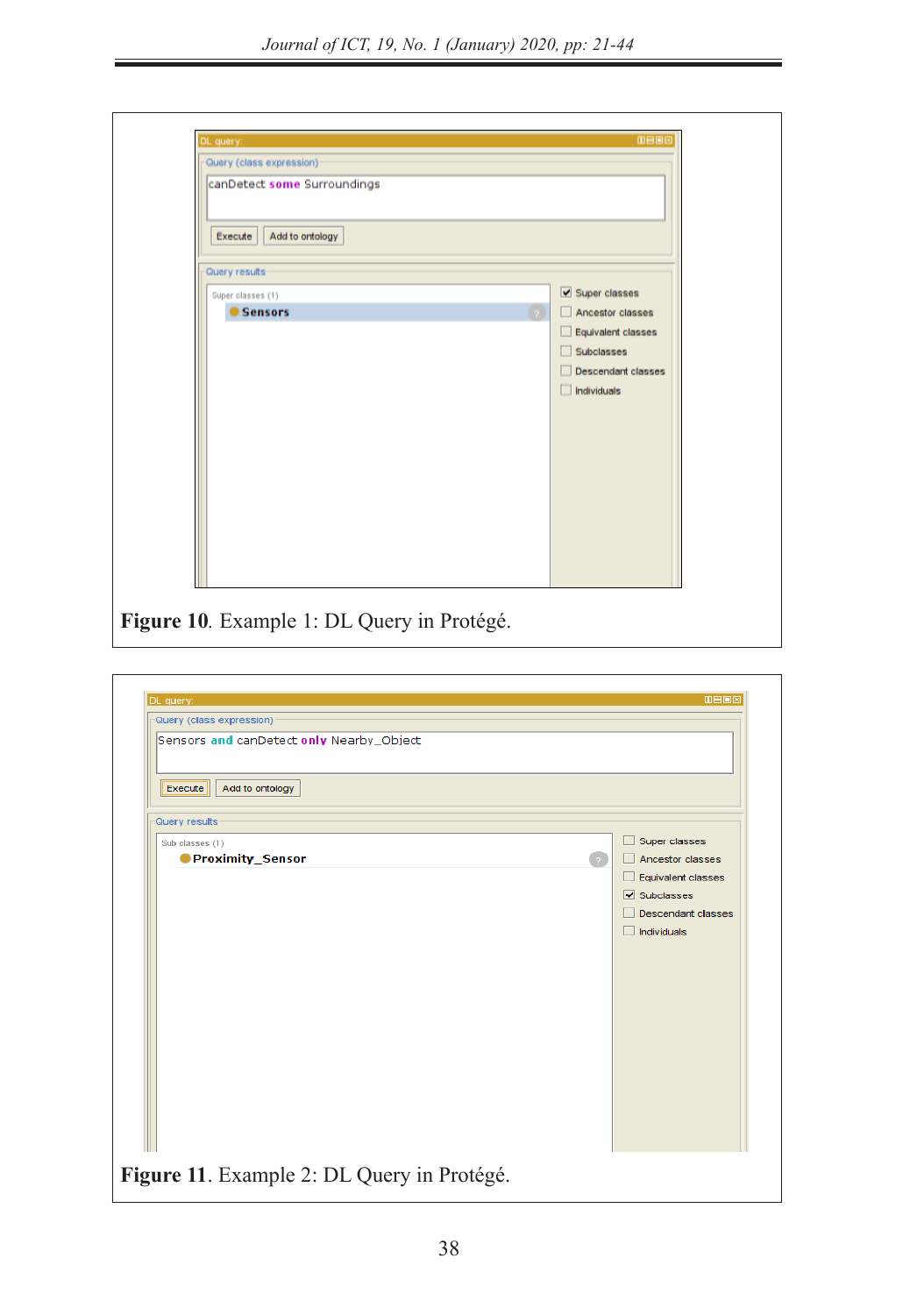# **Consistency Checking**

Redundancy in instances can lead to an inconsistent ontology which could decrease the practicality of the ontology itself. Pellet reasoner was used to check for any inconsistencies since it can handle growing OWL ontologies. Any inconsistencies in concepts, relationships, and labeling were removed prior to the use of the Pellet reasoner. Figure 12 shows the results of validation of context ontology using Pellet.



If the query detects inconsistent relationship, it will send out a red error message (Noy, Fergason, & Musen, 2000). Therefore, it is assumed that the context ontology is free from redundancy since no error is shown in the message results.

### **SURVEY ON ACCEPTANCE**

The COCCC ontology is evaluated through survey. The survey sets a benchmark for COCCC in terms of usability from the domain expert's view. The demography or experience data of the respondents were measured using demography questionnaires which covered the respondents' work background in mobile application development. Respondents consisted of three males and in mobile application development. Respondents consisted of three males and Android operating system was launched in 2008, about 10 years ago. Two respondents were involved in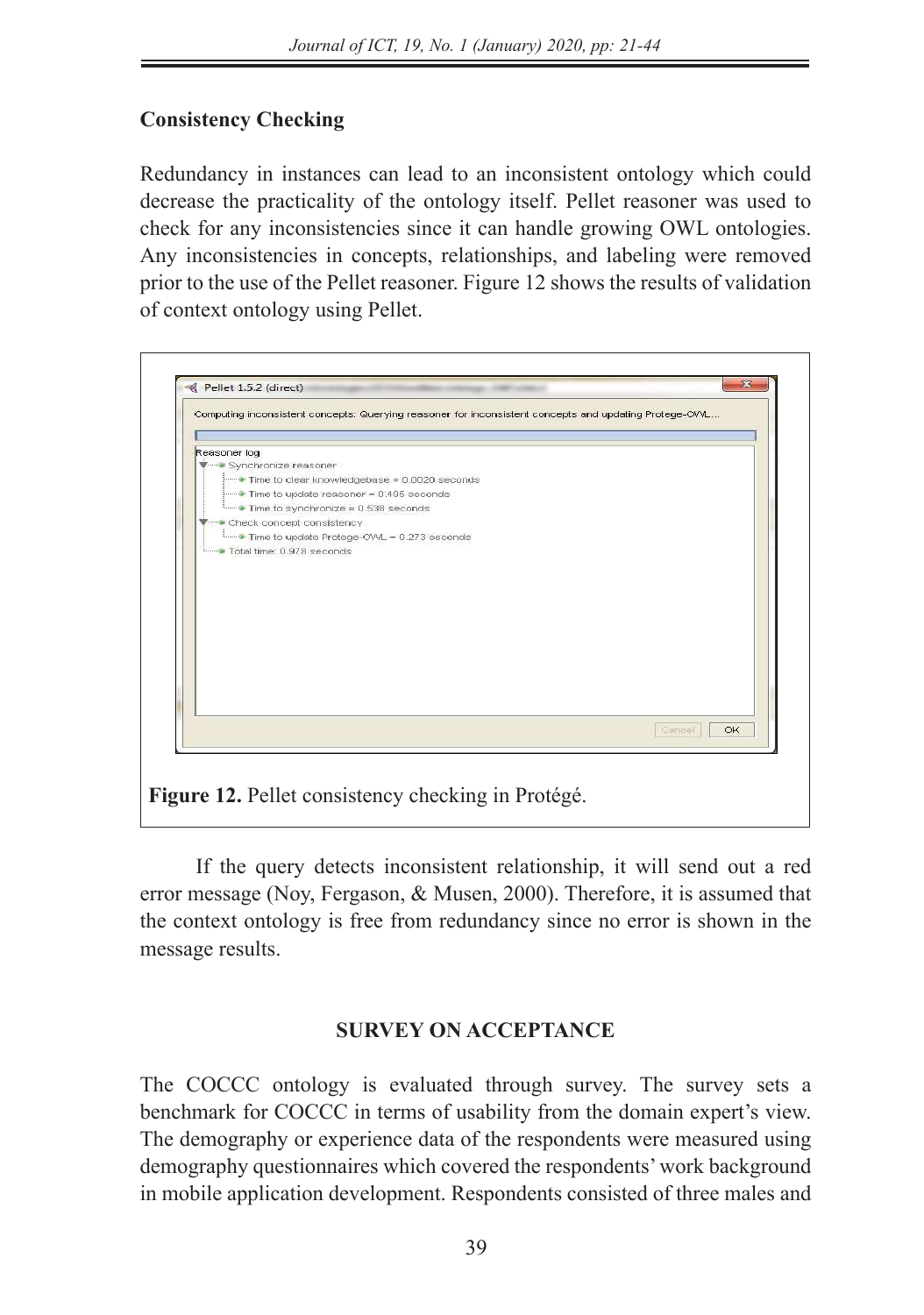two females, with varying work backgrounds in mobile apps development or testing. The variation in age range was small since the first Android operating system was launched in 2008, about 10 years ago. Two respondents were involved in less than five Android projects, two respondents were involved in 5–10 projects, and the other respondent was involved in more than 10 projects. Table 7 includes detailed demographic data of the respondents.

### Table 7

| ID             | Work<br>background<br>in mobile apps<br>development/<br>testing | Industry<br>background<br>(research or<br>industrial<br>training) | Projects<br>involved     | <b>Determine</b><br>suitable source<br>codes related<br>to location and<br>speech context<br>for Android | <b>Determine</b><br>type of context<br>awareness<br>embedded<br>in mobile<br>application |
|----------------|-----------------------------------------------------------------|-------------------------------------------------------------------|--------------------------|----------------------------------------------------------------------------------------------------------|------------------------------------------------------------------------------------------|
| 1              | Less than 3<br>years                                            | Less than 3<br>years                                              | Less than 5<br>projects  | Average                                                                                                  | Average                                                                                  |
| $\overline{2}$ | Less than 3<br>years                                            | $3-6$ years                                                       | $5-10$ projects          | Substantial                                                                                              | Average                                                                                  |
| 3              | Less than 3<br>years                                            | $3-6$ years                                                       | Less than 5<br>projects  | Minimal                                                                                                  | Minimal                                                                                  |
| 4              | Less than 3<br>years                                            | $3-6$ years                                                       | $5-10$ projects          | Average                                                                                                  | Average                                                                                  |
| 5              | $3-6$ years                                                     | Less than 3<br>years                                              | More than 10<br>projects | Substantial                                                                                              | Professional                                                                             |

#### *Demographic Data*

After undergoing the COCCC ontology for 30 minutes, technical and usability questionnaires were administered to the respondents. The technical part required them to answer questions related to Android mobile application with regard to COCCC ontology whereas the usability questions measured their opinion on COCCC ontology in terms of usefulness and ease of use. Descriptive analytics was used to better understand data obtained from the questionnaires. Descriptive analytics is a process of using exploratory analysis consisting of statistical techniques such as mean, measures of dispersion (standard deviation), charts, graphs and frequency distribution to help in understanding and visualizing big datasets (Yusuf-Asaju et al., 2018). Table 8 shows the results of each question in which 'm' represents the mean while 's' represents the standard deviation. The answers are reflected using a scale of 1 to 5, with 5 indicating strongly agree; 1 indicating strongly disagree.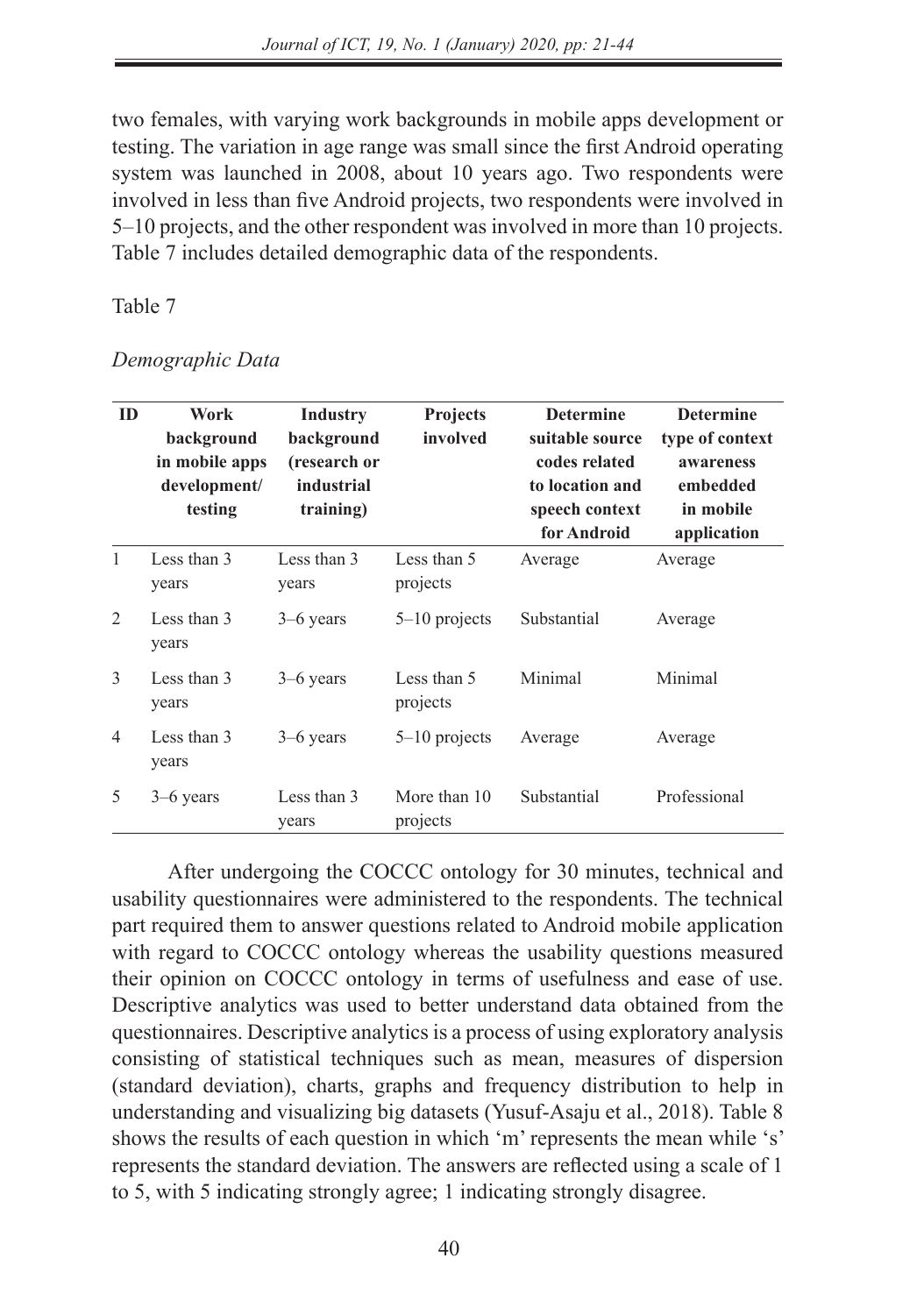## Table 8

## *Usability Questionnaire Results*

| <b>Usefulness</b>                                                                                                                                                                                             | 1 | $\mathbf{2}$ | 3 | $\overline{\mathbf{4}}$ | 5              | m   | $\mathbf{s}$ |
|---------------------------------------------------------------------------------------------------------------------------------------------------------------------------------------------------------------|---|--------------|---|-------------------------|----------------|-----|--------------|
| Using the<br>proposed context ontology,<br>the<br>relationship<br>between<br>mobile<br>applications.<br>devices, contexts, Android Manifests, and activity<br>elements are clear and understandable.          |   |              |   | $\overline{2}$          | 3              | 4.6 | 0.55         |
| Using the proposed context ontology, it is easier<br>for beginner mobile applications developers to<br>identify contexts, sensors, and the relationship<br>between context and sensor in mobile applications. |   |              |   | 3                       | $\overline{2}$ | 4.4 | 0.55         |
| Using the proposed context ontology, it helps to<br>develop mobile applications more easily.                                                                                                                  |   |              |   | $\overline{4}$          | 1              | 4.2 | 0.45         |
| The proposed context ontology is clear and easy<br>to follow.                                                                                                                                                 |   |              |   | 3                       | $\mathfrak{D}$ | 4.4 | 0.55         |
| The proposed context ontology is comprehensive<br>and easy to understand.                                                                                                                                     |   |              |   | 3                       | $\overline{2}$ | 4.4 | 0.55         |
| Assuming the context ontology is realized in a<br>sophisticated tool, I would prefer to use it as it<br>helps me in developing and testing context-aware<br>mobile applications.                              |   |              |   | 3                       | $\overline{2}$ | 4.4 | 0.55         |
| Assuming the context ontology in a sophisticated<br>tool is available; I would recommend its usage<br>as the ontology is accurate, complete, and<br>comprehensively documented.                               |   |              |   | 3                       | $\overline{2}$ | 4.4 | 0.55         |

Based on Table 8, it has been found that most respondents considered COCCC ontology useful in helping them identify elements needed to develop a mobile application, as well as assisting them in identifying location and speech related context in a mobile application. Most respondents agreed that the proposed context ontology was clear and easy to follow and understand.

## **CONCLUSION**

Context-aware mobile applications are able to sense their surroundings and adapt themselves to changes. These changes include connectivity and graphical changes according to the user's screen orientation (Püschel et al., 2012).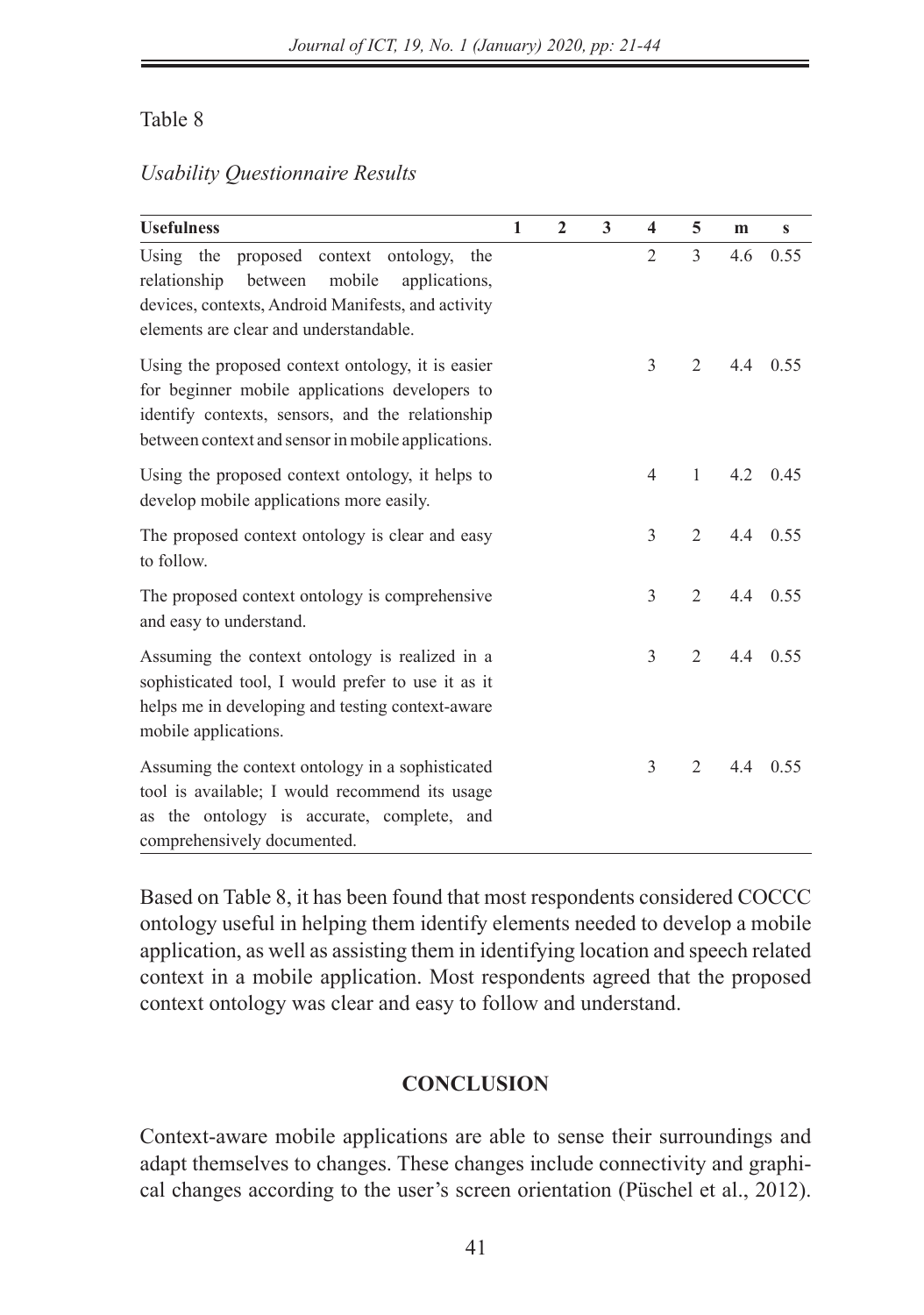mIO! Ontology Network has managed to cover all subdomains: device, environment, interface, location, network, provider, service, time, and user (Poveda Villalon et al., 2010). Delivery context focuses on device, environment, location, and network while SOUPA discusses the ontology of location, time, and user (Rodríguez, 2014).

The COCCC ontology focused on the environment and location. Although these subdomains have been covered in mIO! Ontology Network, it introduced context in a general way, failing to go into the details of each subdomain. On the other hand, the COCCC goes in depth into the function of each sensor as well as the API to manipulate context in the Android. In terms of consistency, there is no contradictory knowledge found in the work so far since the ontology construction follows the METHONTOLOGY method stepby-step. The COCCC defined every axiom used; corrected hierarchies levels and was able to relate one concept with another accurately. Future work could consider the extension of more domain knowledge such as touch and visuals in the context ontology. The work could also be extended to iOS mobile applications. This can be achieved by adding iOS API in the context ontology. Also, other possible methods of developing the ontology could be considered as the METHONTOLOGY method has already been used to lay the foundation for creating COCCC ontology.

#### **ACKNOWLEDGMENT**

We would like to thank the Ministry of Higher Education Malaysia (MOHE) for funding the research through the FRGS (vote no. 4F857) and Universiti Teknologi Malaysia for providing the facilities and support.

#### **REFERENCES**

- Android Developer. (2009). Android Developer. Retrieved from https:// developer.android.com/index.html
- Chen, H., Finin, T., & Joshi, A. (2003). An ontology for context-aware pervasive computing environments. The Knowledge Engineering Review, 18(3), 97–207.
- Chen, H., Perich, F., Finin, T., & Joshi, A. (2004). Soupa: Standard ontology for ubiquitous and pervasive applications. The First Annual International Conference on Mobile and Ubiquitous Systems: Networking and Services, 258–267.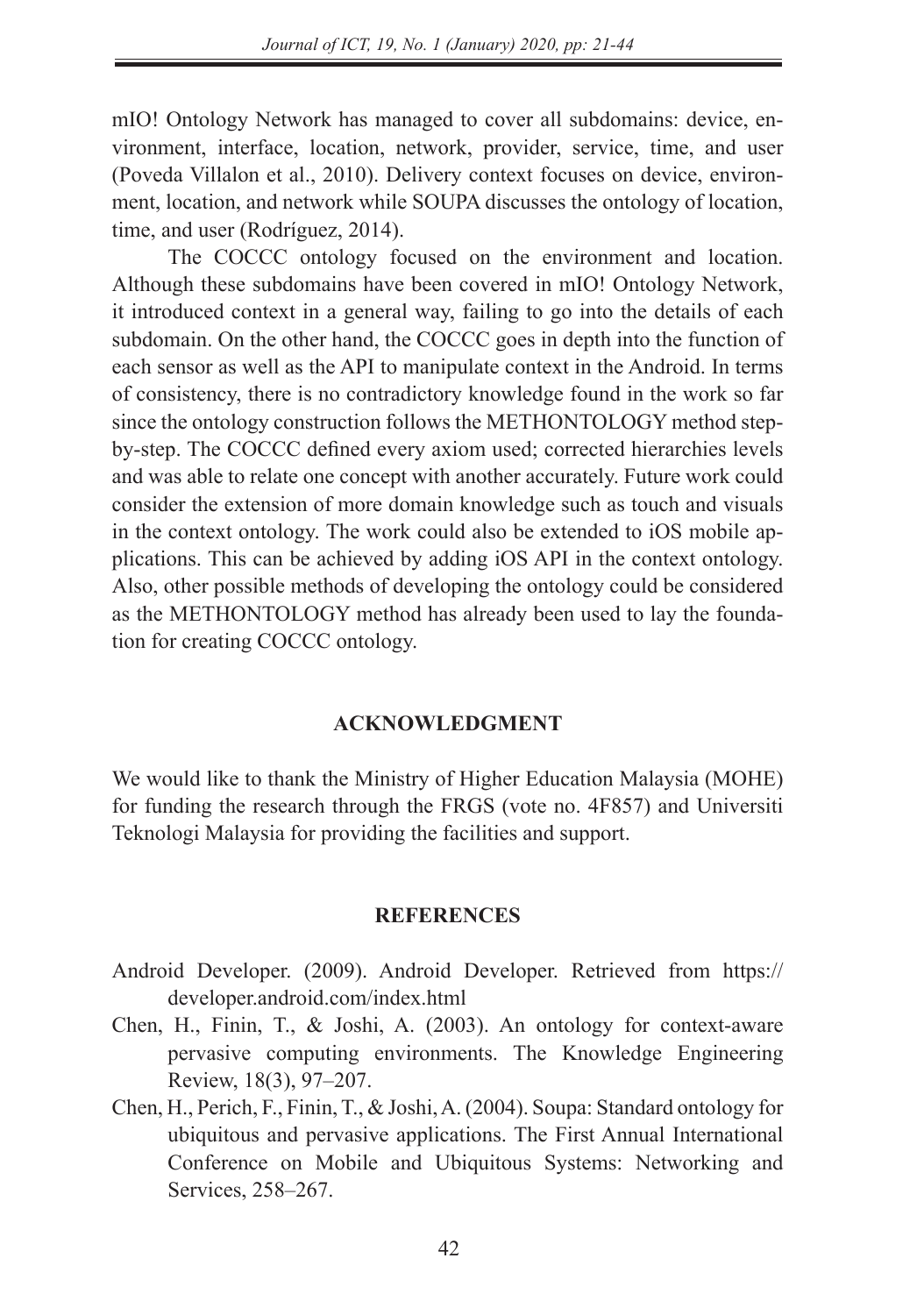- Corcho, O., Fernández-López, M., Gómez-Pérez, A., & López-Cima, A. (2005). Building legal ontologies with METHONTOLOGY and WebODE. Law and the semantic web. Springer Berlin Heidelberg. 142–157.
- Fernández-López, M., Gómez-Pérez, A., & Juristo, N. (1997). Methontology: From ontological art towards ontological engineering. Proceedings of the Ontological Engineering AAAI-97 Spring Symposium Series, 33–40.
- Fonseca, J. M. C., & Lewis, R. (2009). Delivery context ontology. W3C Working Draft. (Work in progress.).
- Gruber, T. R. (1993). A translation approach to portable ontology specifications. Knowledge Acquisition, 5(2), 199–220.
- Mohd-Hamka, N., & Mohamad, R. (2014). OntoUji–Ontology to evaluate domain ontology for semantic web services description. Jurnal Teknologi, 69(6), 21–26.
- Lee, K., Lee, J., & Kwan, M. P. (2017). Location-based service using ontologybased semantic queries: A study with a focus on indoor activities in a university context. Computers, Environment and Urban Systems, 62, 41–52.
- Noy, N., Fergason, W. R., & Musen, A. M. (2000). The knowledge model of protege. Proceedings of the 2nd International Conference on Knowledge Engineering and Knowledge Management, 17–32.
- Pinto, H. S., & Martins, J. P. (2004). Ontologies: How can they be built? Knowledge and information systems, 6(4), 441–464.
- Poveda Villalon, M., Suárez-Figueroa, M.C., García-Castro, R., & Gómez-Pérez, A. (2010). A Context Ontology for Mobile Environments. Workshop on Context, Information and Ontologies - CIAO 2010 Co-located with EKAW 2010, ISSN: 1613–0073.
- Preuveneers, D., Van den Bergh, J., Wagelaar, D., Georges, A., Rigole, P., Clerckx, T., Berbers, Y., Coninx, K., Jonckers, V., & De Bosschere, K. (2004). Towards an extensible context ontology for ambient intelligence. EUSAI, 148–159.
- Püschel, G., Seiger, R., & Schlegel, T. (2012). Test Modeling for Contextaware Ubiquitous Applications with Feature Petri Nets. Proc. Workshop Model-based Interactive Ubiquitous Systems (MODIQUITOUS), 37–40.
- Rodríguez, N.D., Cuéllar, M.P., Lilius, J., & Calvo-Flores, M.D. (2014). A survey on ontologies for human behavior recognition. ACM Computing Surveys (CSUR), 46(4), 43.
- Subhashini, R., & Akilandeswari, J. (2011). A survey on ontology construction methodologies. International Journal of Enterprise Computing and Business Systems, 1(1), 60–72.